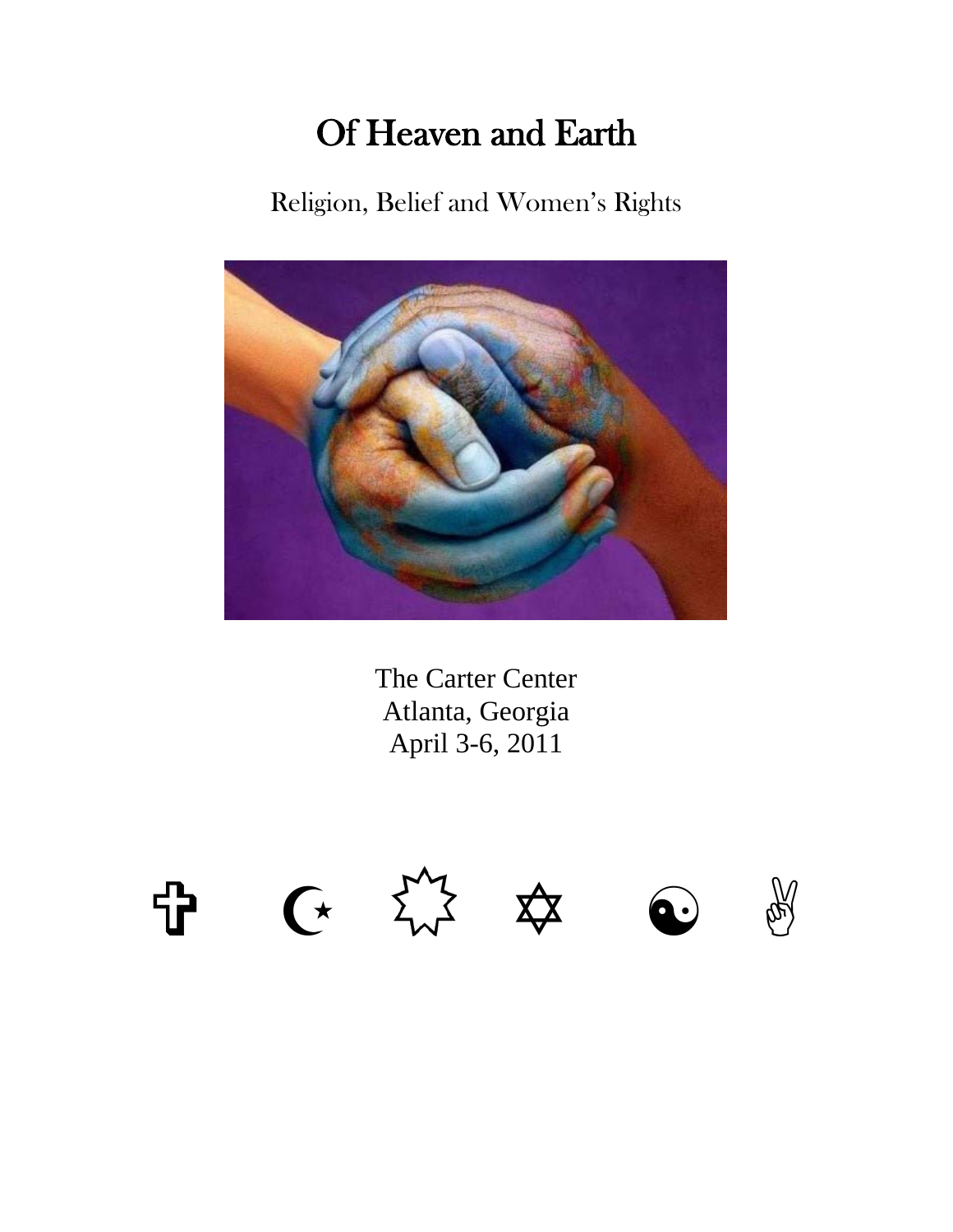## **Table of Contents**

- 1. Program
- 2. Participant List
- 3. Participant Biographies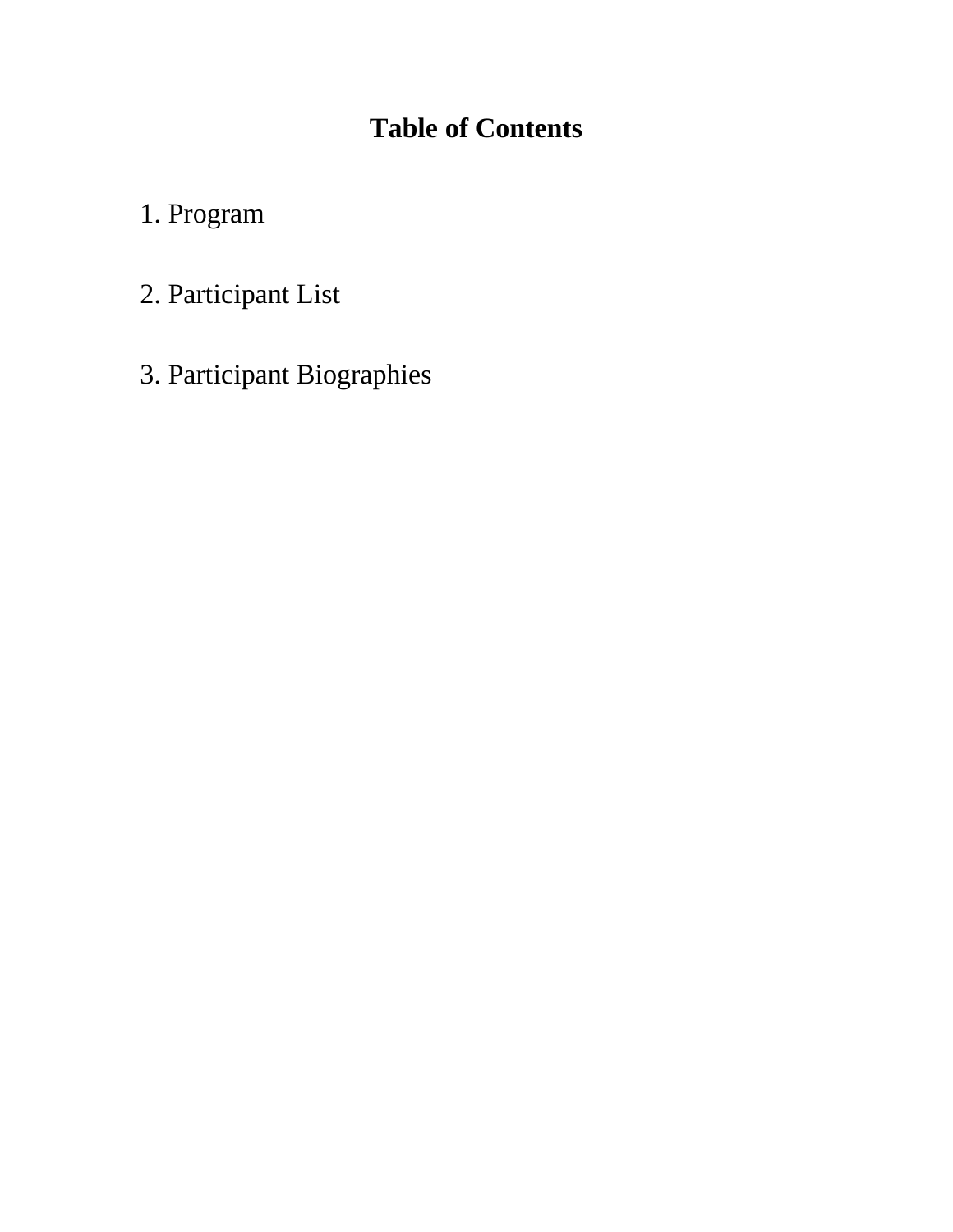## **Religion, Belief and Women's Rights The Carter Center, Atlanta April 3-6, 2011 Participant List**

**Zarizana Abdul Aziz**, Director, Women Living Under Muslim Laws, Malaysia **Maha Alsenan**, Visiting Post-Doctoral Fellow, Harvard University, Saudi Arabia **Abdullahi Ahmed An-Na'im**, Professor of Law, Emory University, USA **Eddie Avila**, Director of Outreach, Rising Voices, Bolivia **Randall Bailey**, Professor of Hebrew Bible, Interdenominational Theological Center, USA **Soumaya Belhabib Tlemcani**, Vice-president, Association Chaml for Women and Family, **Morocco Michael Best**, Assistant Professor, Georgia Institute of Technology, USA **Alison Boden**, Dean of Religious Life, Princeton University, USA **Sophie Borel-Ghosn**, Field Office Director in D.R. Congo, The Carter Center, France **Samuel Boroso**, Traditional Leader, SOFEPADI, D.R. Congo **Elizabeth Bounds**, Associate Professor of Christian Ethics, Emory University, USA **James Byensi**, Pastor, The Rebuilders Ministry, D.R. Congo **Jimmy Carter**, 39<sup>th</sup> President of the United States, USA **Rosalynn Carter**, former First Lady of the United States, USA **Ella Coleman**, Assistant Secretary General for Social Services, National Traditional Council of Liberia, Liberia **Claire Collobert**, Press Attaché, Consulate General of France in Atlanta, France **Jane Connors**, Head of Special Procedures Branch, OHCHR, Switzerland **Tom Crick**, Conflict Resolution Program Associate Director, The Carter Center, USA **Erin Crysler**, Human Rights Program Associate, The Carter Center, USA **Marie Dennis**, Director, Maryknoll Office for Global Concerns, USA **Diane Diakité**, Professor of Religion, Emory University, USA **Demba Diawara**, Village Chief and Imam, Tostan, Senegal **Mamadou Diop**, Program Coordinator, Tostan, Senegal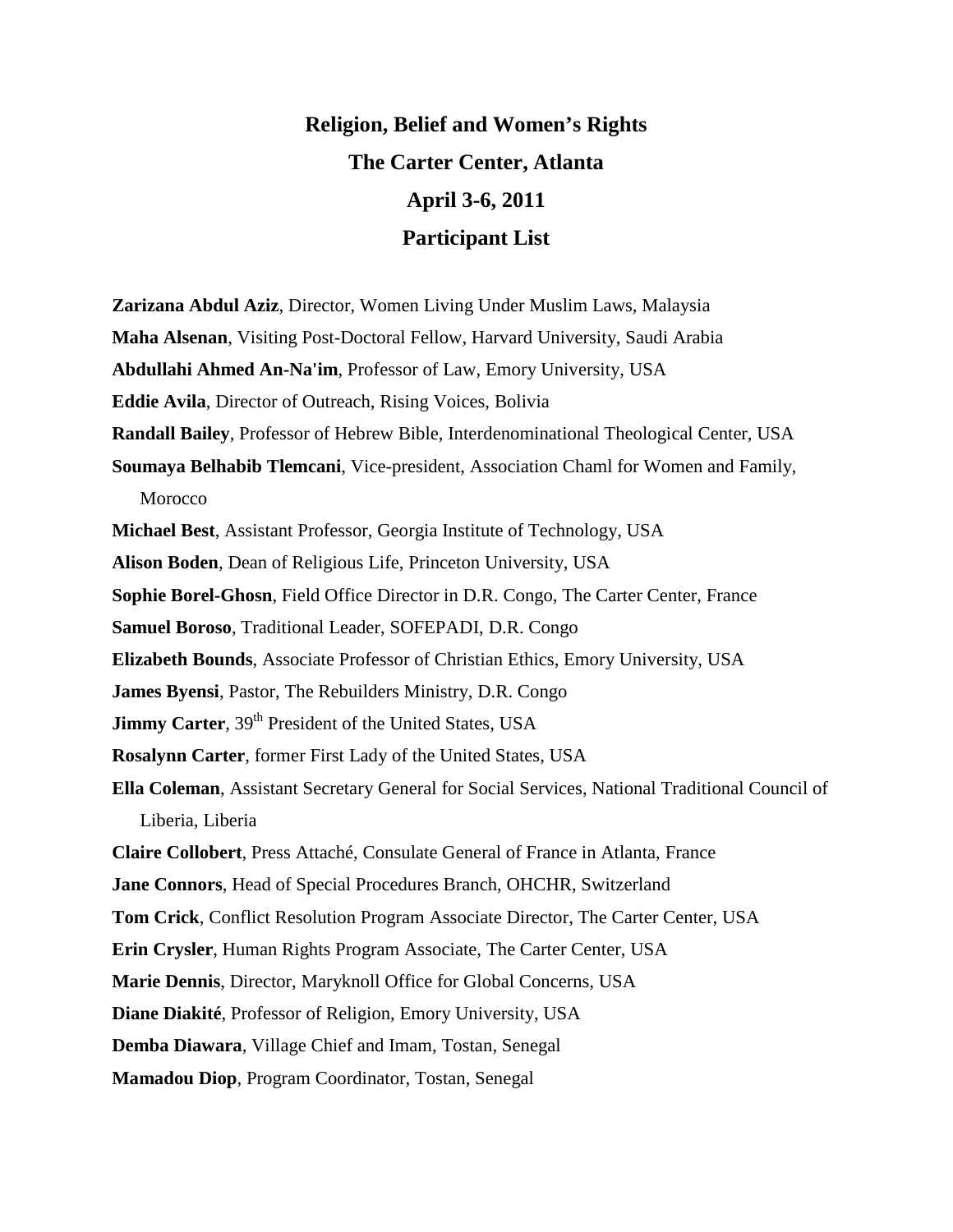**Bani Dugal**, Principle Representative, Baha'i International Community, USA **Fatma Emam**, Research Associate, Nazra for Feminist Studies (Rising Voices), Egypt **Birima Fall**, International Program Officer, Tostan, Senegal **Pewee Flomoku**, Senior Project Coordinator, The Carter Center, Liberia **Larisa Friesen Hall**, Director of Major Gifts, Sojourners, USA **Frances Greaves**, Executive Director, Voice of the Voiceless, Liberia **Annie Hardison-Moody**, Ph. D. Candidate, Emory University, USA **John Hardman**, President and Chief Executive Officer, The Carter Center, USA **David Hooker**, Program and Policy Director, Conference of National Black Churches, USA **Rana Husseini**, Journalist, The Jordan Times, Jordan **Lynne Hybels**, Founder, Willow creek Community Church, USA **Sam Jones**, Human Rights Program Associate Director, The Carter Center, USA **Itonde Kakoma**, Conflict Resolution Program Assistant Director, The Carter Center, USA **Azza Karam**, Senior Technical Advisor on Culture, UNFPA, Egypt **David Kobia**, Co-founder, Ushahidi, Kenya **Ezekiel Kondo**, Ecumenical Bishop of Khartoum, Sudan Council of Churches, Sudan **Ann Kruger**, Associate Professor of Educational Psychology, Georgia State University, USA **Claudio Leoncavallo,** Consul General of Switzerland in Atlanta, Switzerland **Julienne Lusenge**, President, SOFEPADI, D.R. Congo **Marinah Mahathir**, Member of the Board of Directors, Sisters in Islam, Malaysia **Dick Matgen, Executive Director, Open Square Foundation Jean Mbidabo**, Traditional Leader, SOFEPADI, D.R. Congo **Jennifer McCoy**, America Program Director, The Carter Center, USA **Sindi Medar Gould**, Executive Director, BAOBAB for Women's Human Rights, Saint Lucia **Molly Melching**, Executive Director, Tostan, Senegal **Fulata Moyo**, Program Executive, World Council of Churches, Malawi **Pauline Muchina**, Senior Partnership Adviser, UNAIDS, USA **Maaraidzo Mutambara**, Professor of Theology, Africa University, Zimbabwe **Timothy Njoya**, Executive Director, Men for the Equality of Men and Women (MEW), Kenya **Ratna Osman**, Acting Executive Director, Sisters in Islam, Malaysia **Jasmeen Patheja**, Founder, Blank Noise (Rising Voices), India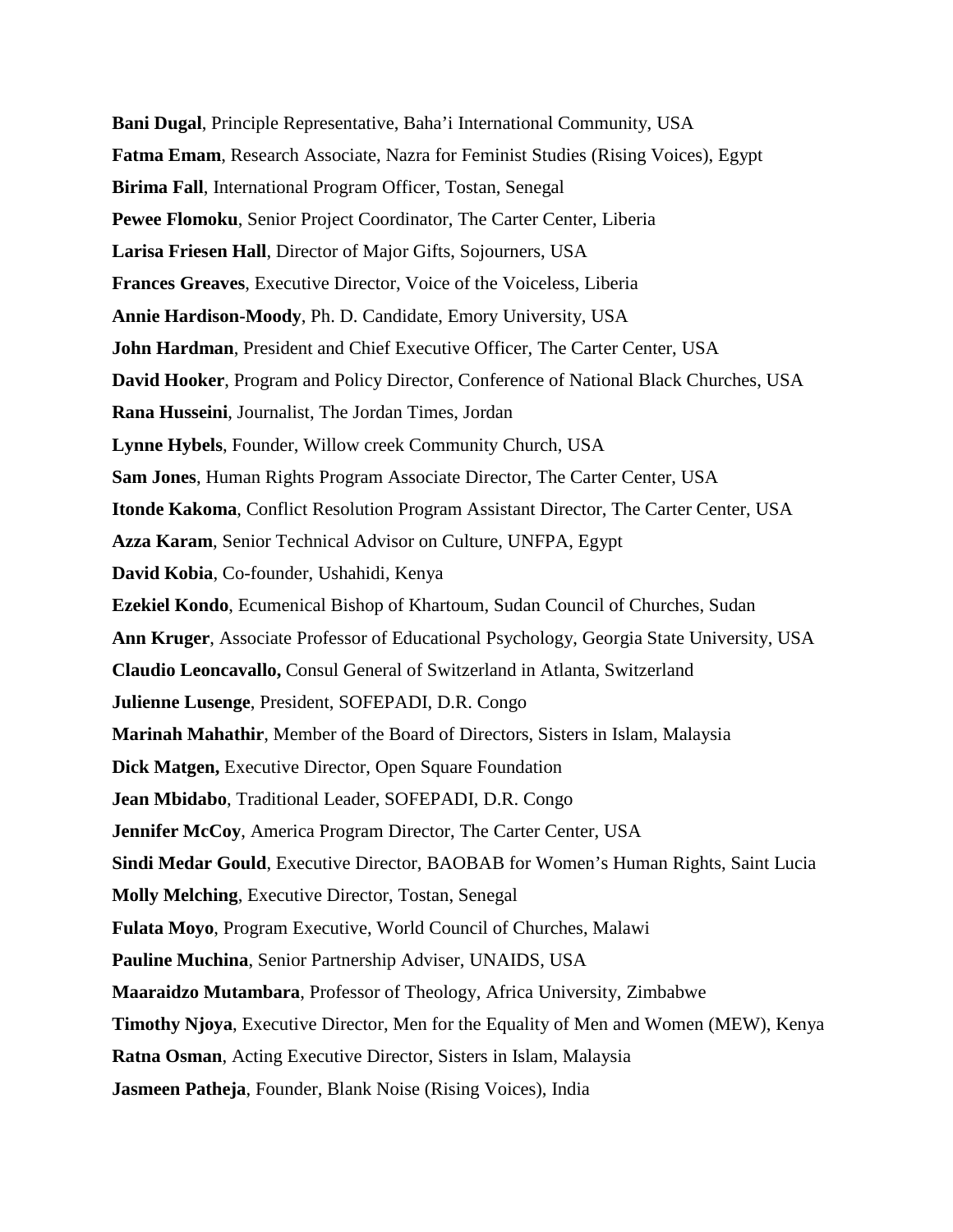**Navi Pillay** UN High Commissioner for Human Rights, United Nations, South Africa **Sita Ranchod-Nilsson**, Director, Institute for Developing Nations, USA **Karin Ryan**, Human Rights Program Director, The Carter Center, USA **Gistam Sakaeva**, Executive Director, Doveriye, Russia **Oureye Sall**, Community Leader, Tostan, Senegal **Pamela Scully**, Professor of Women's Studies, Emory University, USA **Doug Shipman**, Chief Executive Officer, National Center for Civil and Human Rights, USA **John Stremlau**, Peace Programs Vice President, The Carter Center, USA **Alaric Tokpa**, Professor of Political Science, University of Liberia, Liberia **Helena Torh-Turo**, Director, SEWODA, Liberia **Agnes Umunna,** Founder and Director, Straight for the Heart, Liberia **Missy Ward**, Master of Divinity Candidate, McAfee School of Theology, USA **Andrea White**, Professor of Theology, Emory University, USA **Andy Yentriyani**, Chairperson of Education and Public Participation, Komnas Perempuan, Indonesia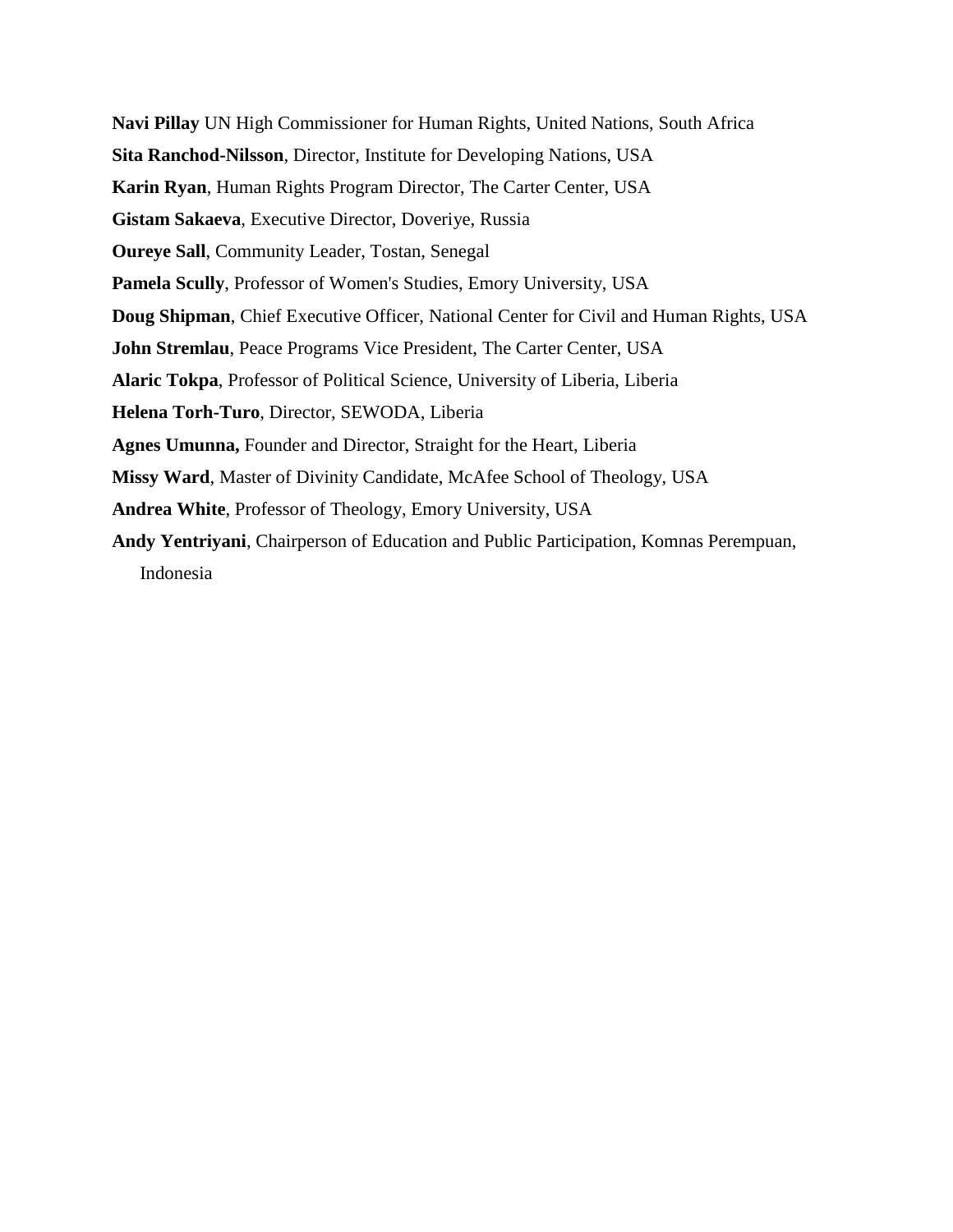## **Participants Bios**



**Zarizana Abdul Aziz** is a practicing lawyer in Malaysia and a director of Women Living Under Muslim Laws (WLUML). Ms. Abdul Aziz is actively involved in numerous human rights and women's rights activities nationally and internationally. Her primary areas of interest and expertise include issues of legal reform, particularly in relation to gender equality, religion and gender, violence against women, family

laws, and the adoption of international human rights standards into domestic laws. Ms. Abdul Aziz is a former President of the Women's Centre for Change, Malaysia, member of the Bar Council of Malaysia, and co-chairperson of the Human Rights Committee of the Bar Council.



**Dr. Maha Alsenan** is a visiting Post Doctoral fellow at the Aga Khan Program for Islamic Architecture at Harvard University. Her project focuses on Islam and Contemporary Arts in Saudi Arabia. Previously, she was an Assistant Professor at Princess Noura Bint Abdurrahman University. Through her weekly columns in Aljazeera and as a member of several cultural organizations, she has discussed and

supported the role of women in Arts. Dr. Al-Senan has also designed and coordinated an art program for gifted girls in Saudi Arabia.



**Professor Abdullahi Ahmed An-Na'im** (from Sudan) is the Charles Howard Candler Professor of Law at Emory Law School, Associated Professor in Emory College of Arts and Sciences and Faculty Affiliate at the Emory University Center for Ethics. His research interests include constitutionalism in Islamic and African countries, secularism, and Islam and politics. Professor An-Na'im's current research

projects include a study of American Muslims and the secular state, and human rights, universality and sovereignty. He continues to further develop his theory of Islam and the Secular State (Harvard University Press, 2008), also published in Arabic and Indonesian.



**Eddie Avila** is a Bolivian-American activist, who maintains the blog Barrio Flores, while living in Cochabamba, Bolivia. Mr. Avila is the Regional Editor for Latin America and the Spanish language editor for Global Voices, an international community of bloggers who report on blogs and citizen media from around the world. He is also the founder and director of the Voces Bolivianas project, which

teaches the use of citizen media to underrepresented groups throughout Bolivia, with the help of a network of national bloggers.



**Rev. Dr. Randall Bailey** is the Andrew W. Mellon professor of Hebrew Bible at the Interdenominational Theological Center in Atlanta. He teaches courses in the Pentateuch, historical books and new methodologies of interpretation of the Hebrew Bible. He concentrates on the relationship of Ancient Africa and the Hebrew Bible and he specializes in ideological criticism, especially as regards the points of

intersection of race/ethnicity, gender, class, sex, sexual orientation and power in the biblical text.



**Professor Soumaya Belahbib Tlemcani** is Vice-President and a founding member of the Association Chaml for Women and Family, created in 1998. Association Chaml's latest achievement is the opening of a Center for Women's Rehabilitation, which offers women in difficulties judicial and psychological counseling as well as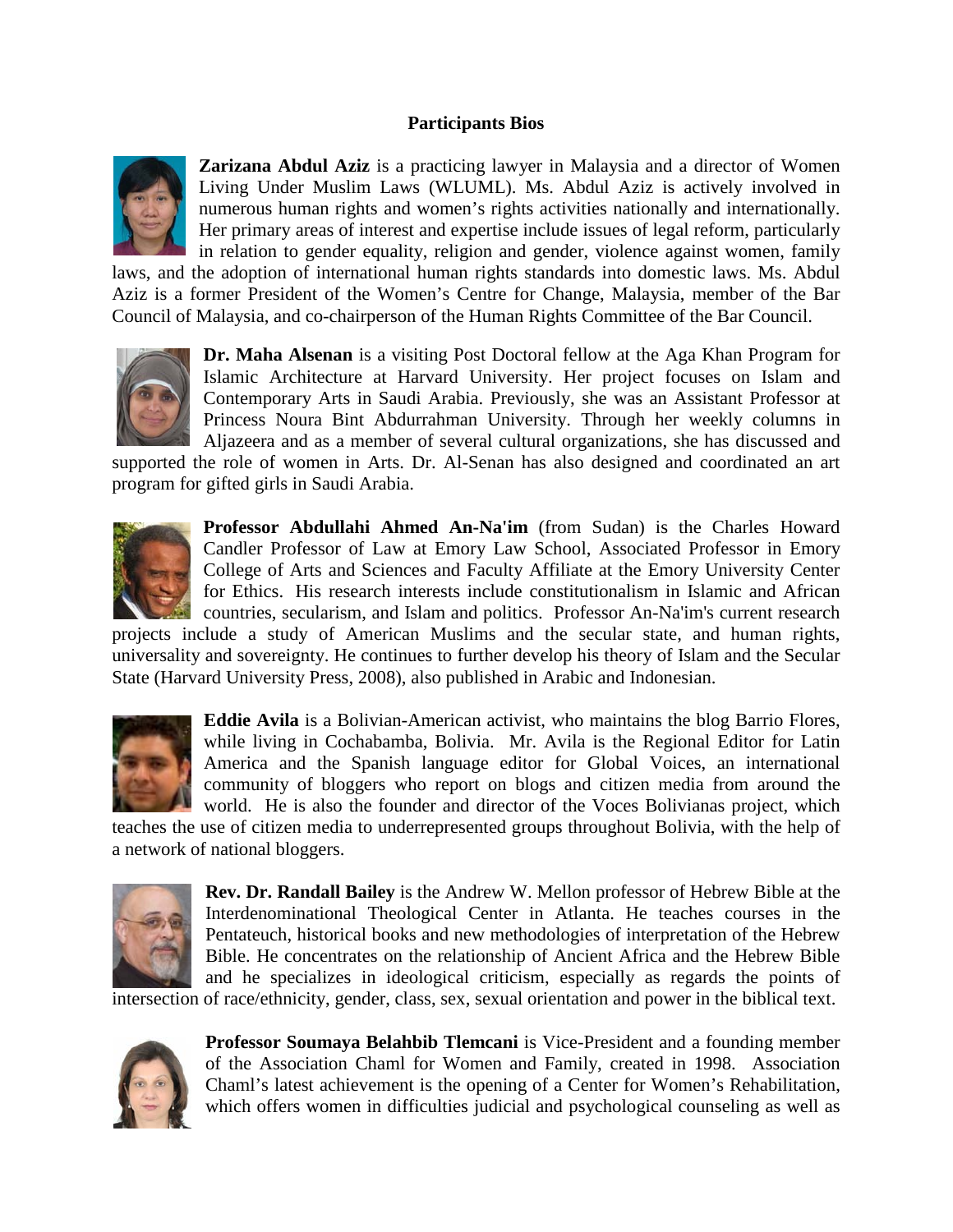literacy classes and training workshops in various manual activities. Prof. Belhabib also has more than twenty years teaching experience within the department of English Language and Literature, Ibn Tofail University, Kenitra, Morocco. Her main area of research revolves around the concept of gender. To promote research and academic activities on gender, she initiated the creation of a 'Gender Studies' research group within the university in 2007.



**Dr. Michael Best** is assistant professor at the Sam Nunn School of International Affairs and the School of Interactive Computing at Georgia Institute of Technology where he is also research faculty with the GVU Center and directs the Program in Information and Communication Technologies for Development at the Center for International Strategy, Technology and Policy. He is also a Faculty Associate of the

Berkman Center for Internet & Society at Harvard University and is co-founder and Editor-in-Chief of the journal, *Information Technologies and International Development*. He is a frequent consultant to the World Bank, ITU, and USAID. He holds a Ph.D. from MIT and has served as Director of Media Lab Asia in India and head of the eDevelopment group at the MIT Media Lab.



**Alison Boden** serves as Dean of Religious Life and the Chapel at Princeton University. She has previously served as Dean of the Chapel and Sr. Lecturer at the University of Chicago and as University Chaplain at Bucknell University. Her writing and teaching interests have focused on such topics as human rights and

religion, religion and violence, religion in the academy, and a variety of social justice issues. She is the author of *Women's Rights and Religious Practice* (Palgrave, 2007) and is an ordained minister in the United Church of Christ.



**Sophie Borel-Ghosn** is the Field Office Director for The Carter Center's Human Rights Program in DRC. She maintains TCC's relationships with government officials, international representatives, political party representatives, civil society leaders, project partners and other human rights organizations in the DRC, both

domestic and international. Previously, Borel developed civilian protection training modules for MONUC and served as the regional program advisor for child protection and education issues for Save the Children in the Middle East and North Africa region. Additionally, Borel implemented programs aimed at providing technical and financial support to local civil society actors for the European Commission in Yemen and Jordan, creating sustainable NGO networks and coordination mechanisms that are still active today.



**Samuel Boroso** is the tribal chief of the Eringeti district in DRC. He has collaborated with SOFEPADI, since 2005, to raise awareness about violence and abuses committed against women and to provide appropriate care and shelter to victims. Mr. Boroso has been trained and equipped by SOFEPADI and other organizations. Through his social status as a tribal chief, he is able to work towards restoring

women's dignity by furthering the understanding and the awareness of other local leaders.



**Professor Elizabeth Bounds** is Associate Professor of Christian Ethics at the Candler School of Theology at Emory University. Her interests include peacebuilding and conflict transformation, restorative justice and the prison system, democratic practices and civil society, and transformative pedagogical practices.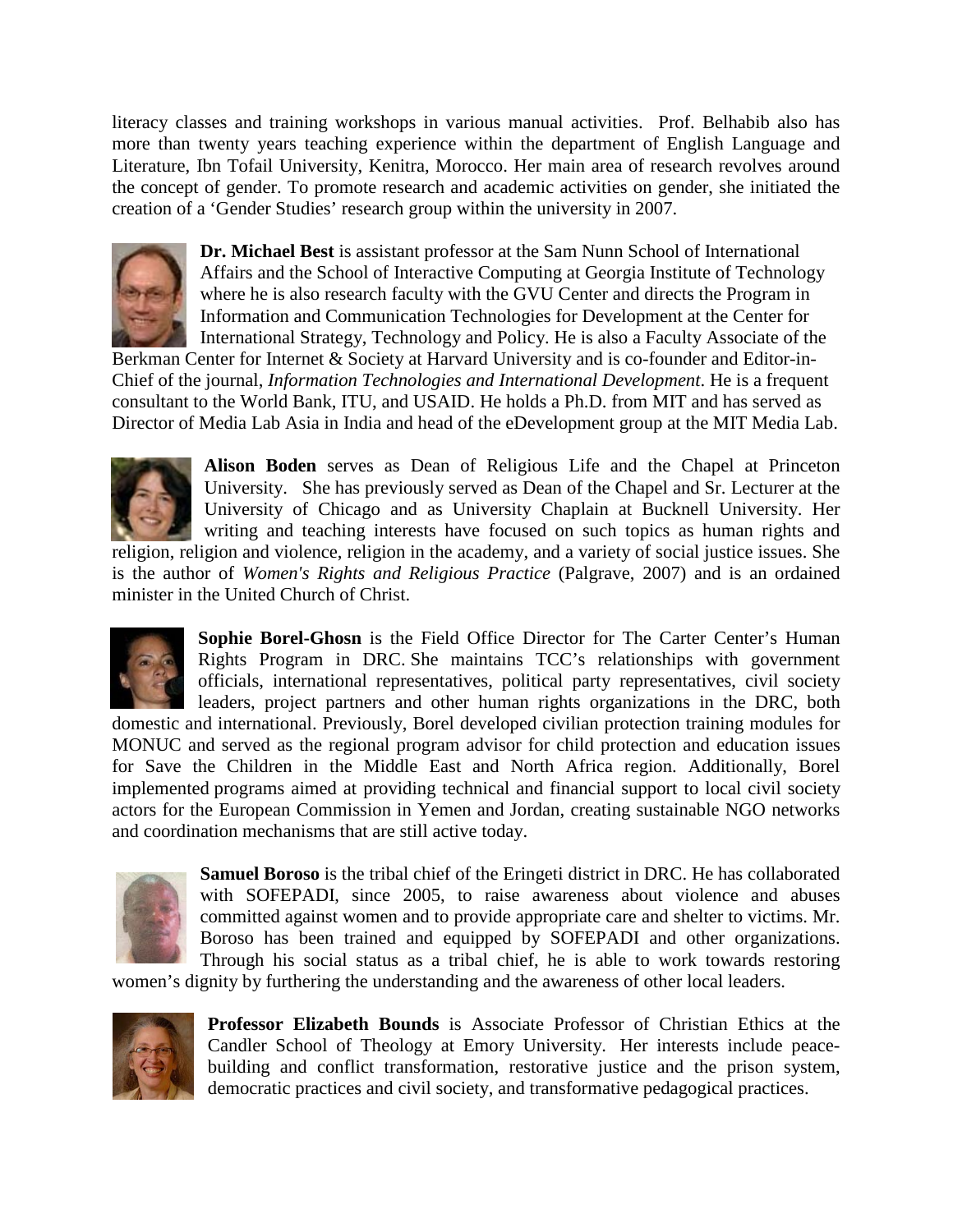

**James Byensi** is currently the Pastor in charge of Missions in the Evangelical Church in Central Africa, Assistant pastor of Bunia Evangelical Church, a Leadership Consultant and trainer and the founding director of The Rebuilders Ministry, a local Christian NGO majoring in leadership development, peacebuilding, aid to vulnerable women and children and reconstruction of destroyed infrastructures in Eastern DRC.

Byensi holds a diploma in Christian ministries, a B.A. in Theology and a MA in Leadership Studies with a focus on conflict resolution from Nairobi International School of Theology. Byensi has a passion for leadership development, social justice, peace and reconciliation and transformation.



**Jimmy Carter,** 39th President of the United States and Founder of The Carter Center served as president from Jan. 20, 1977, to Jan. 20, 1981. Significant foreign policy accomplishments of his administration included the Panama Canal treaties, the Camp David Accords, the treaty of peace between Egypt and Israel, the SALT II treaty with the Soviet Union, and the establishment of U.S. diplomatic relations with the People's Republic of China. On the domestic side, the administration's

achievements included a comprehensive energy program conducted by a new Department of Energy; deregulation in energy, transportation, communications, and finance; major educational programs under a new Department of Education; and major environmental protection legislation, including the Alaska National Interest Lands Conservation Act. He became Georgia's seventysixth governor on Jan. 12, 1971. He was the Democratic National Committee campaign chairman for the 1974 congressional and gubernatorial elections. In 1962 he won election to the Georgia Senate. President Carter is the author of 23 books, including recent publications, "Our Endangered Values: America's Moral Crisis, 2005; "Palestine Peace Not Apartheid," 2006; "Beyond the White House: Waging Peace, Fighting Disease, Building Hope," and, "A Remarkable Mother," 2008. In 1982, he became University Distinguished Professor at Emory University in Atlanta, Ga., and founded The Carter Center. Actively guided by President Carter, the nonpartisan and nonprofit Center advances efforts to resolve conflict, promote democracy, protect human rights, and prevent disease and other afflictions. Through the Global 2000 programs, the Center promotes health and agriculture in the developing world and has spearheaded the international effort to eradicate Guinea worm disease, only the second disease in history to be eliminated. President Carter and The Carter Center has engaged in conflict mediation interventions and sent 70 election-monitoring missions to the Americas, Africa, and Asia. On Dec. 10, 2002, the Norwegian Nobel Committee awarded the Nobel Peace Prize for 2002 to Mr. Carter "for his decades of untiring effort to find peaceful solutions to international conflicts, to advance democracy and human rights, and to promote economic and social development." He attended Georgia Southwestern College and the Georgia Institute of Technology, and received a Bachelor of Science degree from the United States Naval Academy in 1946. In the Navy, he became a submariner, serving in both the Atlantic and Pacific fleets and rising to the rank of lieutenant. Chosen by Admiral Hyman Rickover for the nuclear submarine program, he was assigned to Schenectady, N.Y., where he served as senior officer of the precommissioning crew of the *Seawolf*, the second nuclear submarine. On July 7, 1946, he married Rosalynn Smith of Plains; the couple has four children, eleven grandchildren, and one greatgrandchild.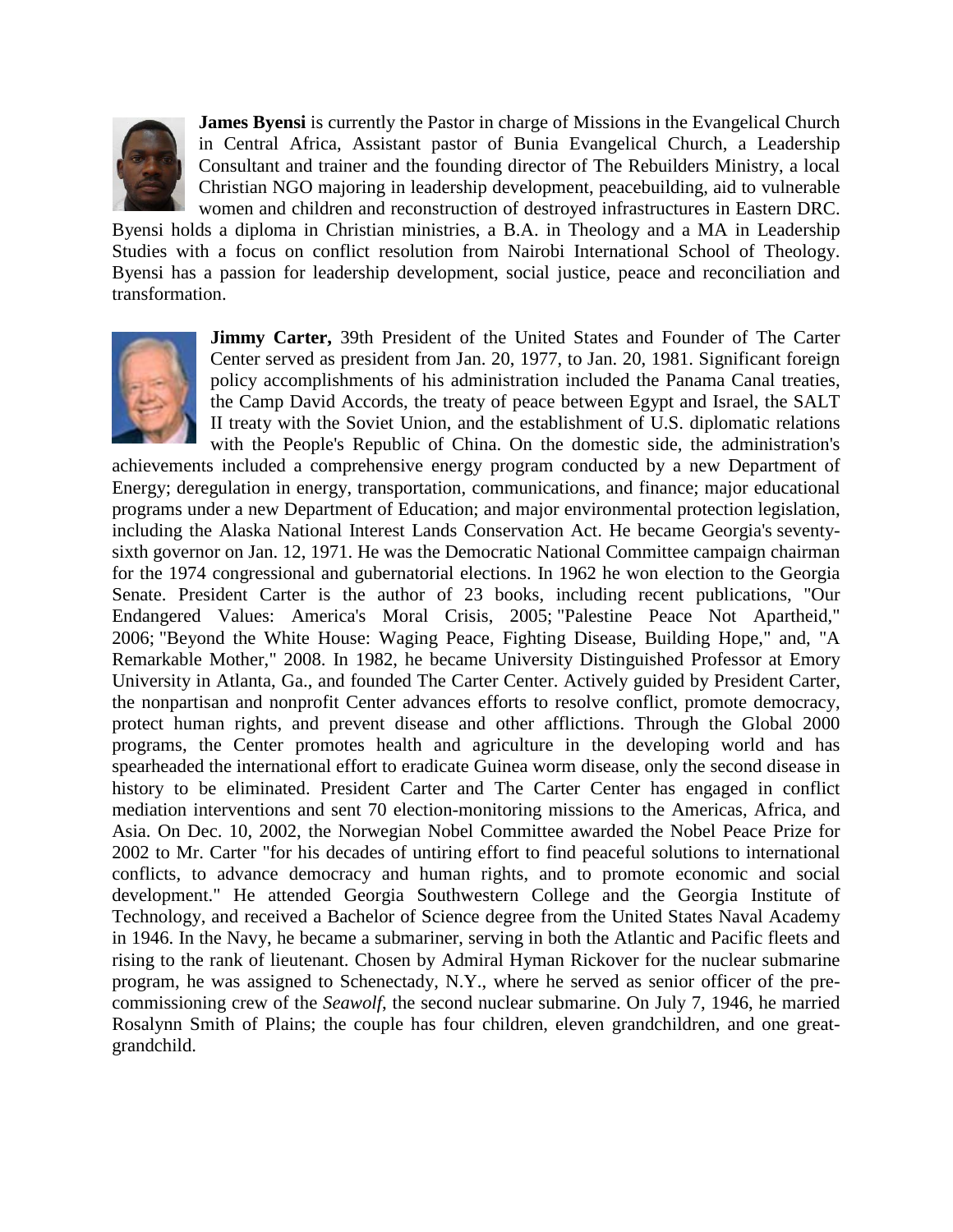

**Rosalynn Carter**, Former First Lady and Founder of The Carter Center, has worked for more than three decades to improve the quality of life for people around the world. Today, she is an advocate for mental health, early childhood immunization, human rights, and conflict resolution through her work at The Carter Center in Atlanta, Ga. A full partner with the president in all the Center's activities, the former first lady is a member of The Carter Center Board of

Trustees. She created and chairs The Carter Center's Mental Health Task Force, an advisory body of experts, consumers, and advocates promoting positive change in the mental health field. Each year, she hosts the Rosalynn Carter Symposium on Mental Health Policy, bringing together leaders of the nation's mental health organizations to address critical issues. Mrs. Carter emerged as a driving force for mental health when, during the Carter administration, she became active honorary chair of the President's Commission on Mental Health, which resulted in passage of the Mental Health Systems Act of 1980. She served on the Policy Advisory Board of The Atlanta Project (TAP), a program of The Carter Center addressing the social ills associated with poverty and quality of life citywide, from the program's inception in 1991, until its transfer to Georgia State University in 1999. In 1988, she convened with three other former first ladies the "Women and the Constitution" conference at The Carter Center to assess that document's impact on women. Outside the Center, Mrs. Carter is president of the board of directors for the Rosalynn Carter Institute for Caregiving (RCI) at Georgia Southwestern State University, established in her honor on the campus of her alma mater in Americus, Ga. Through research, education, and training, the RCI promotes the mental health and well-being of individuals, families, and professional caregivers; delineates effective caregiving practices; builds public awareness of caregiving needs; and advances public and social policies that enhance caring communities. Since graduating from Georgia Southwestern College in l946, Mrs. Carter has received many honors, among them the Volunteer of the Decade Award from the National Mental Health Association; the Award of Merit for Support of the Equal Rights Amendment from the National Organization for Women; the Notre Dame Award for International Service; the Eleanor Roosevelt Living World Award from Peace Links; the Kiwanis World Service Medal from Kiwanis International Foundation; the Jefferson Award from the American Institute for Public Service; the Georgia Woman of the Year Award from the Georgia Commission on Women; the Rhoda and Bernard Sarnat International Prize in Mental Health from the Institute of Medicine; the United States Surgeon General's Medallion; and the Presidential Medal of Freedom, America's highest civilian honor. In 2001 she was inducted into the National Women's Hall of Fame and is the author of four books, including "Helping Someone with Mental Illness: A Compassionate Guide for Family, Friends, and Caregivers" (with Susan K. Golant), which was selected as the winner of the 1999 American Society of Journalists and Authors Outstanding Book Award in the service category. She travels and speaks throughout the world, and is a deacon at Maranatha Baptist Church in Plains, Georgia.



**Ella Coleman** is currently Assistant Secretary General for Social Services at the National Traditional Council of Liberia. Previously, she has served as a member of the Task Force for Free and Compulsory Primary Education in Liberia, encouraging young people, especially girls, to go to school. Mrs. Coleman has also served as Community Coordinator assigned in West Point Township under FAWE,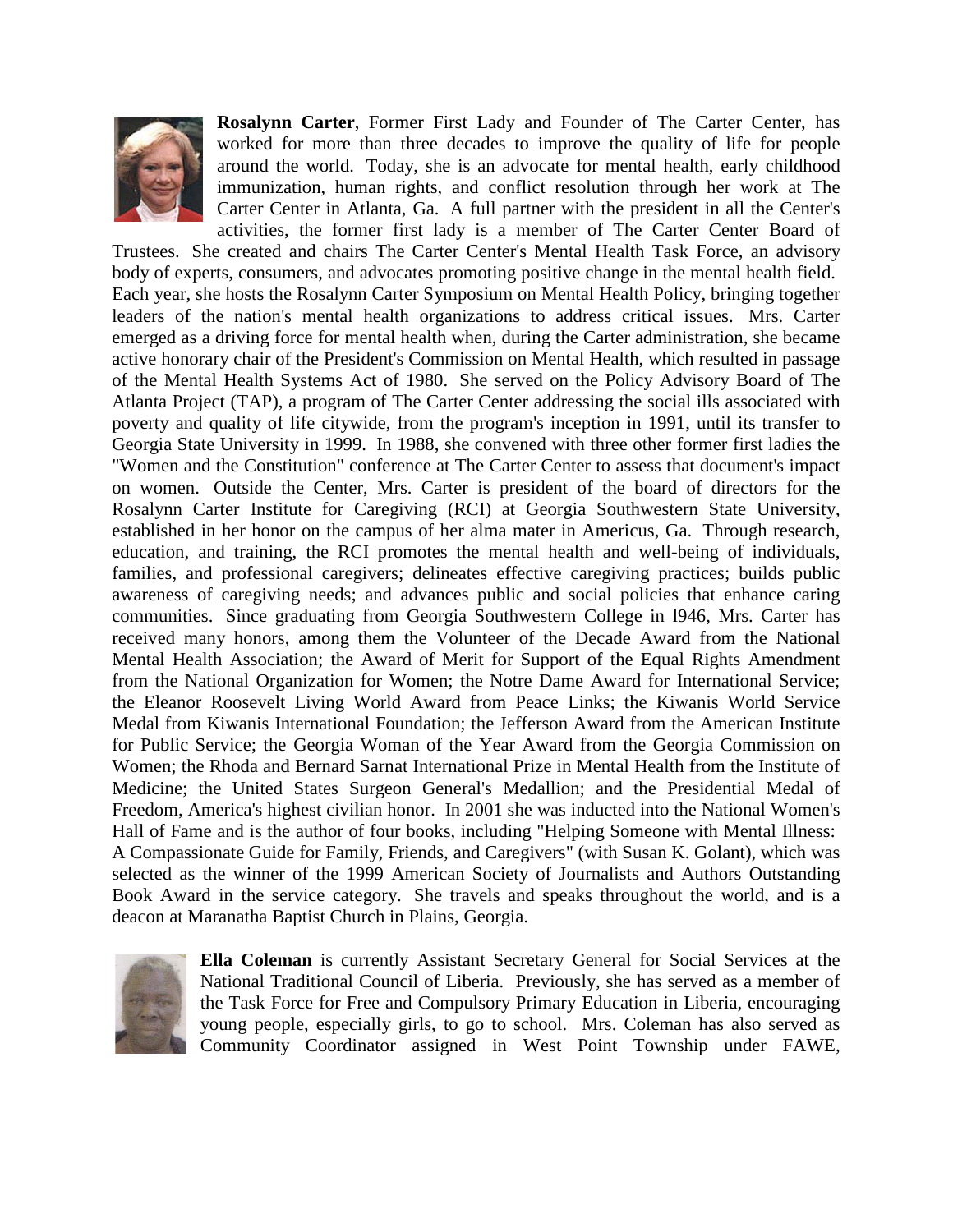encouraging girls to go to school and monitoring students on the various campuses to ensure safety from sexual harassment both at home by stepparents and at school by instructors. In addition, she also works to educate traditional women on their rights and responsibilities.



**Claire Collobert** is the Press Attaché of the Consulate General of France in Atlanta, since 2007. As Press Attaché, she is tasked with maintaining close relations with the local media and the official institutions, explaining French government policy in foreign and domestic affairs, and updating the consulate's website. Previously, she was the Trade Attaché at the French Trade Commission. Ms. Collobert holds a

Masters degree in International Trade from the Universite de Nantes



**Jane Connors** is the Chief of the Special Procedures Branch at the Office of the High Commissioner for Human Rights (OHCHR) in Geneva. She joined the United Nations as the Chief of the Women's Rights Division in the Department of Economic Affairs in 1996, and transferred to OHCHR in 2002. Prior to joining the United Nations she taught law at various tertiary institutions, spending 15 years at the

School of Oriental and African Studies in London. She has written widely on the human rights of women and the treaty body system.



**Tom Crick** joined the Center in 1994, first as a research assistant in the Conflict Resolution Program, becoming executive assistant to the director of the Peace Programs, assistant director of the Center's China Village Elections Project, and is now associate director of the Conflict Resolution Program. Mr. Crick has worked on numerous Carter Center election and conflict resolution projects, primarily in Africa, including the Carter Center-brokered 1995 Guinea worm cease-fire in Sudan, the

Great Lakes peace initiative from 1995-1997, and the Center's mediation between Sudan and Uganda. Most recently, his work has concentrated on peace-building issues in Liberia. Mr. Crick received his bachelor's degree from Bristol University, his master's degree from the Queen's University of Belfast, and has conducted doctoral research at the London School of Economics and at Emory University. Prior to joining the Center, he lectured in political science at a number of polytechnics in the United Kingdom and worked as a journalist and as a project leader at an interdenominational youth project in Northern Ireland. Mr. Crick is a licensed mediator in the state of Georgia.

**Erin Crysler** is program associate for the Human Rights Program at The Carter Center. She joined the Center in 2007 as an intern, working in the Conflict Resolution and Democracy programs. Following her internship, she first worked as an assistant project coordinator supporting electoral observation programming in Ghana and a capacity building initiative with the African Union before accepting her current position. As the program associate, she assists in the management of initiatives focused on advancing human rights in the Democratic Republic of the Congo and supporting global human rights defenders and the multilateral institutions on which they rely. Erin previously served as a Peace Corps volunteer in Benin for two years, concentrating primarily on secondary education, gender equality, and AIDS awareness. Erin holds a bachelor's degree in English from the University of Georgia and is currently pursuing a master's degree in international affairs from Georgia Tech.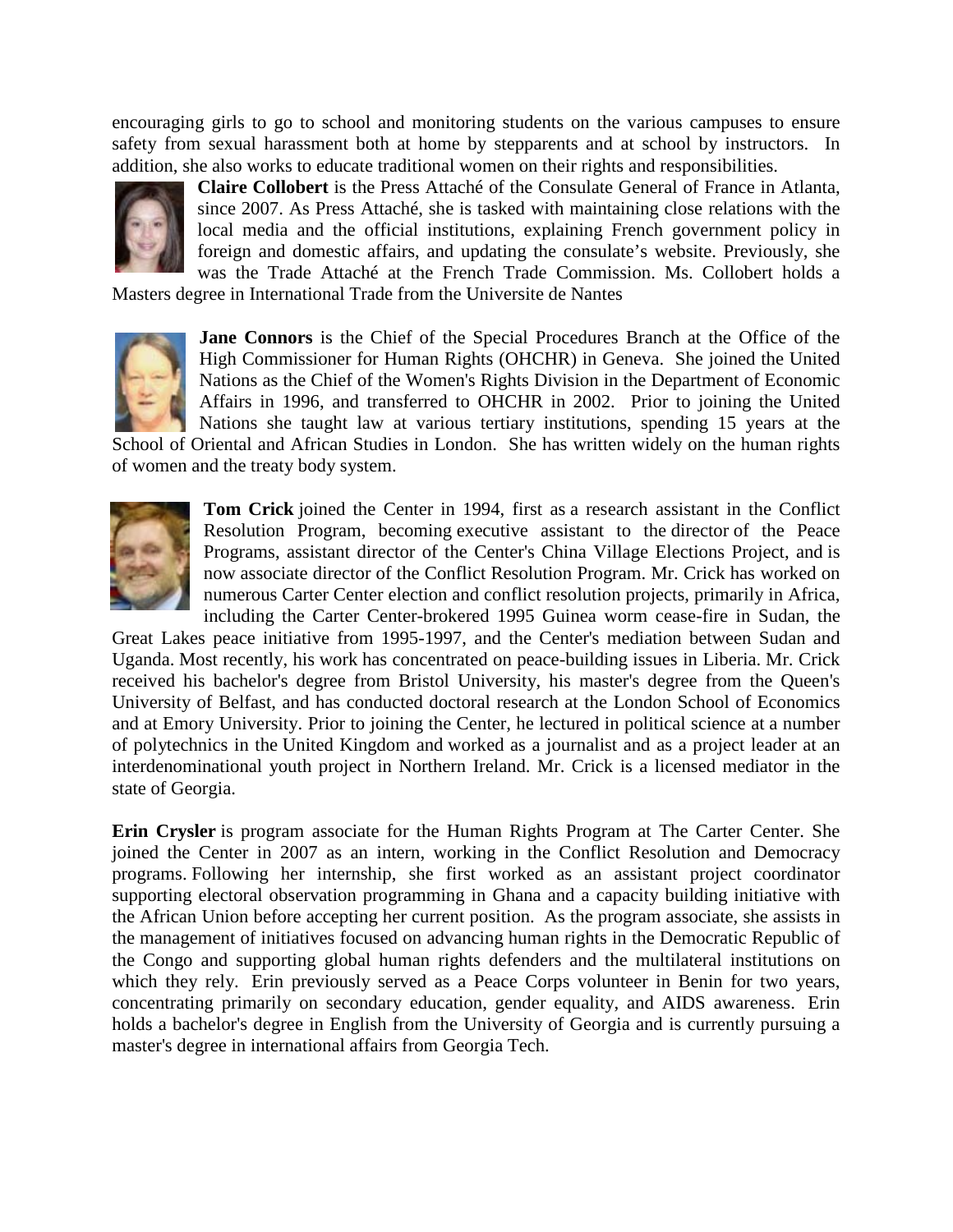

**Marie Dennis** is director of the Maryknoll Catholic missioners' Office for Global Concerns, charged with bringing the global experience of Maryknoll missioners into the process of shaping public opinion and policies. She is also president of Pax Christi International, the global Catholic peace movement, and a Pax Christi USA Ambassador of Peace. She now serves on the national boards of JustFaith and the

Jubilee USA Network, and the steering committee of the Catholic Peacebuilding Network. She previously served on the White House Task Force on Global Poverty and Development. Marie holds a masters degree in moral theology from Washington Theological Union and is co-author or author of seven books.



**Professor Dianne Diakité** is an Associate Professor of Religion at Emory University. She is the author of *Three Eyes for the Journey: African Dimensions of the Jamaican Religious Experience* (Oxford University Press, 2005). Her teaching and research focus upon theologies and religious practices of the African diaspora with special emphases on Black/womanist theologies, and African-derived religions. In 2006, she

conducted research as a Fulbright Scholar in the D. R. of Congo where she studied the history of religions in Central Africa during the slave period and prophetic religious movements in Congo today. She studied at Harvard Divinity School and earned her Ph.D. degree from Union Theological Seminary in New York City.

**Demba Diawara** is a village Chief and an Imam as well as a Human Rights Activist. He has previously worked with Tostan, and has played a crucial role in initiating Tostan's campaign in Senegalese villages.

**Mamadou Diop** is an Islamic Rights Specialist and a Child Protection Program Officer at Tostan.



**Bani Dugal** is the Principal Representative of the Bahá'í International Community to the United Nations. She currently serves as the President of the NGO Committee on Freedom of Religion or Belief in the United States. Ms. Dugal has previously served as Director, Office for the Advancement of Women at the Bahá'í International Community. Ms. Dugal holds a Masters degree (LL.M) in Environmental Law from

Pace University School of Law, New York and a law degree (LL.B) from the University of Delhi, India. She has participated to events, such as the July 2005 Conference on Interfaith Cooperation for Peace, and the Thirty-Year UN Observance Promoting Gender Equality. At the International Conference on Gender Mainstreaming and Millennium Development Goals in Pakistan in March 2005, she made a presentation on the women's role in conflict prevention, resolution and peace-building.



**Fatma Emam** is a Research Associate and the co founder of Nazra for Feminist studies in Egypt. She is interested in working on the intersection of gender, religion and ethnicity. She holds an MA in Human Rights and Democratization from Malta and Ghent universities and a BSc in Political Sciences from Cairo University. Fatma is an Islamic feminist and she belongs to the school of Muslim women believing in

rereading the Islamic legacy to achieve the prescribed gender equality. Fatma is a networker in the international solidarity network Women Live Under Muslim Laws, and a blogger.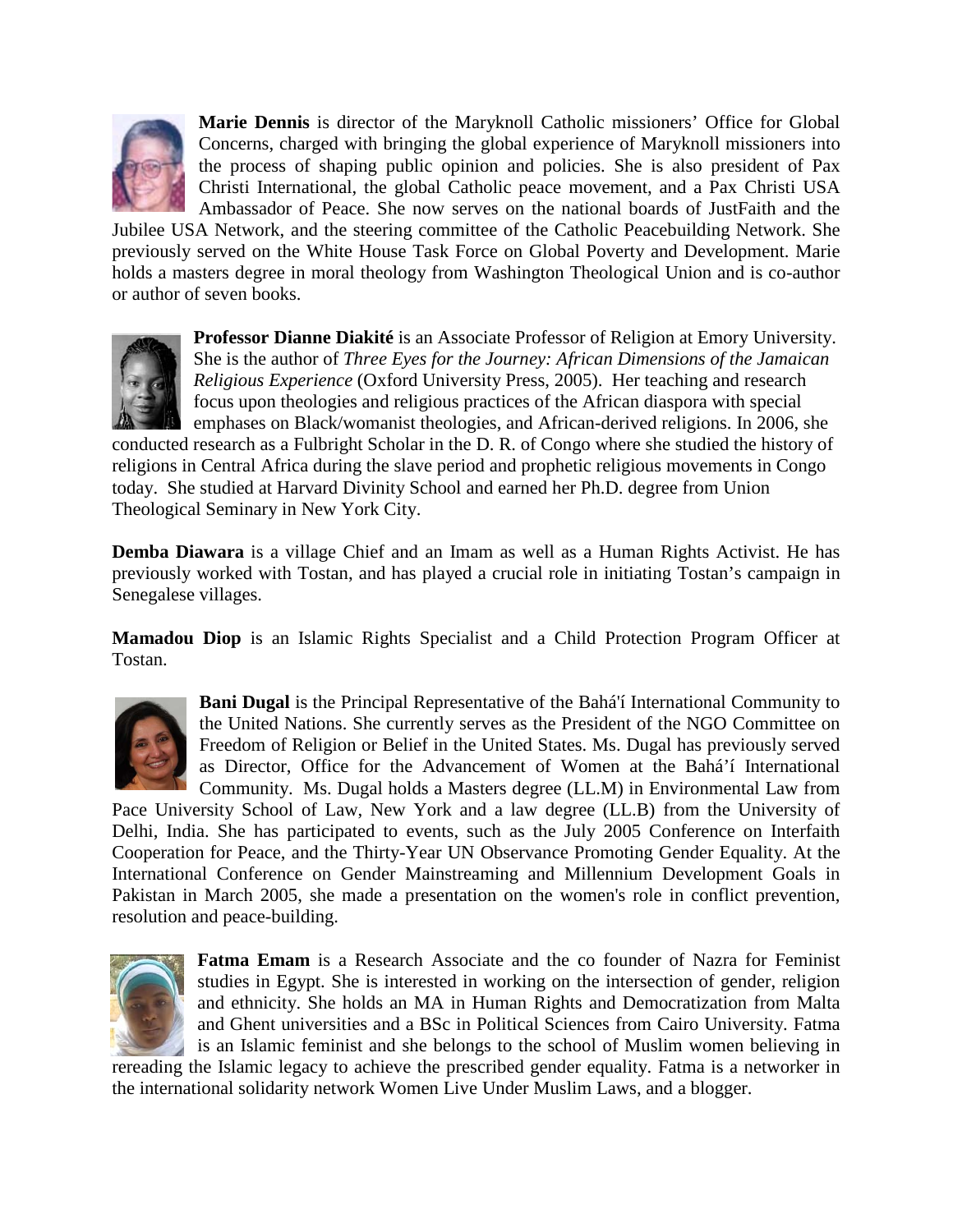**Birima Fall** is the International Program Officier at Tostan.



**Pewee Flomoku** is senior project coordinator for the Center's Access to Justice Project in Liberia. He has worked with The Carter Center since 2005, contributing to the development and implementation of the Center's in-country programming. Mr. Flomoku previously worked for the United Nations Mission in Liberia as part of its Demobilization, Disarmament, Rehabilitation and Reintegration Program. He is also

an accomplished photojournalist. Mr. Flomoku is currently enrolled in the Kofi Annan Institute of Peace Studies and Conflict Transformation in Liberia. He has also completed studies as a summer fellow at Stanford University, receiving a certificate in Democracy, Development and The Rule of Law, and is an ABA certified mediator.



**Larisa Friesen Hall** provides leadership at Sojourners, a Christian social justice organization, in Washington, DC for women's philanthropy and constructing programs focused on the leadership development and empowerment of women and girls. Larisa represents Sojourners around the country and is the founding chair of Sojourners' organizational taskforce to develop intercultural competency.

Sojourners' mission is to articulate the biblical call to social justice, to examine moral, political, social, and economic issues in a spiritual, theological, and action-oriented context, and to integrate personal faith and spirituality with social transformation and politics. Larisa has completed studies in international business and economic development from Eastern Mennonite University in Harrisonburg, Virginia.



**Frances Greaves** is the head and founder of an interdenominational women's organization in Liberia called Voice of the Voiceless, which was involved in working with women who testified at the Truth and Reconciliation Commission, providing medical referral for SGBV victims of the war and infusing women's views into the final recommendations of the TRC report. She has previously served

as project coordinator and consultant on women's issues with the Liberia Women Media Action Committee, the International Center for Transitional Justice, Mano River Union Civil Society Network and the Women NGO Secretariat of Liberia. Ms. Greaves is presently the  $2<sup>nd</sup>$  Vice Chairperson of the Board of Directors of an umbrella organization of more than seventy-five women's, Community and Faith-based NGOs.



**Annie Hardison-Moody** is a doctoral student in the Person, Community, and Religious Life course of study in the Graduate Division of Religion at Emory University. Her work navigates the intersections of religion, health and healing, particularly related to women's reproductive health and gender-based violence. She has worked with the Religion and Reproductive Health project, doing ethnographic

work on the meaning of pregnancy to African-American homeless women in Atlanta. This work influenced Annie's dissertation, which focuses on care-giving, both in a religious and public health sense, for women experiencing gender-based violence. She has also served as a consultant to public health agencies and non-profits on interventions that address the role of faith in improving community health.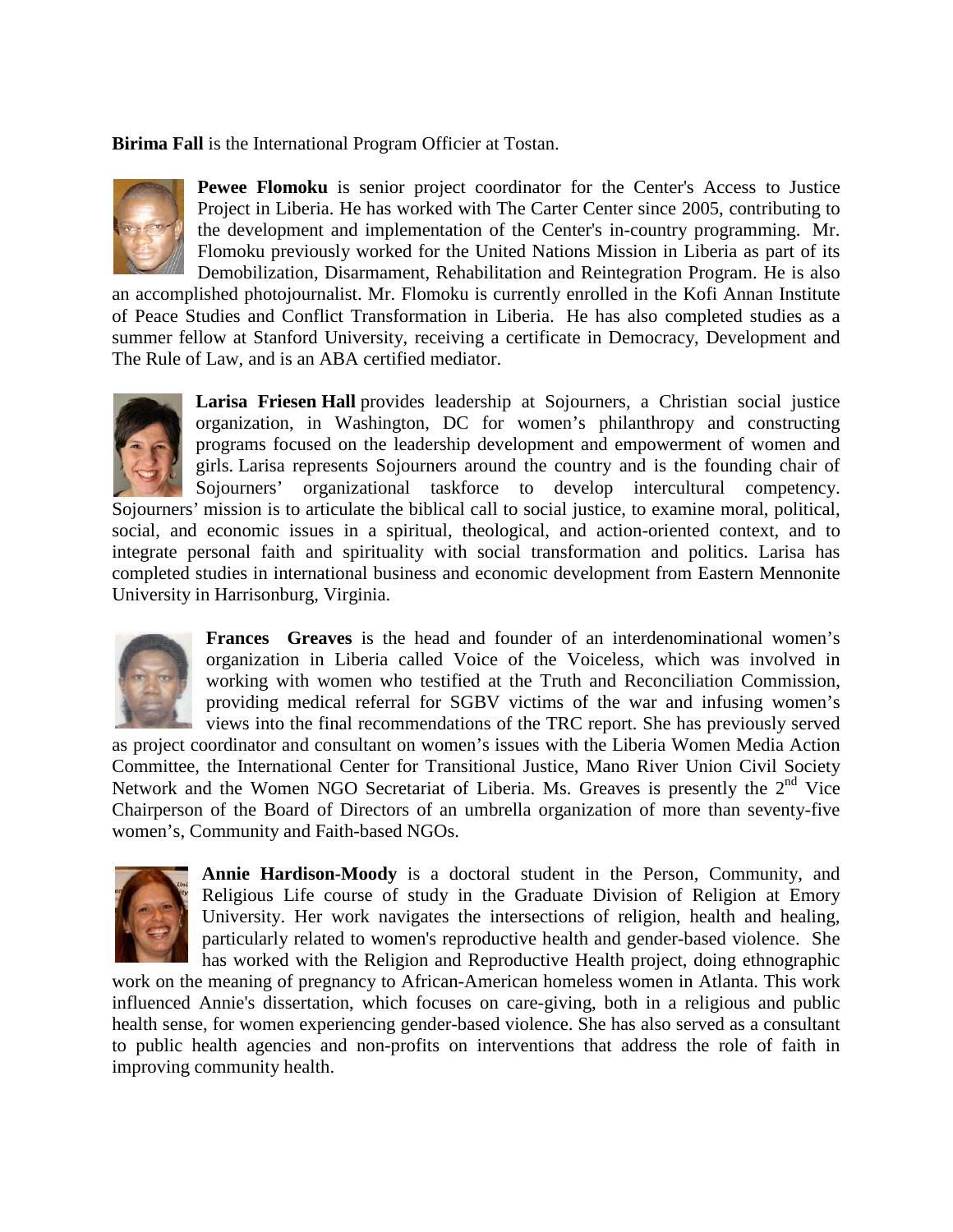

**John Hardman, M.D.** President and Chief Executive Officer of the Carter Center, provides leadership to achieve the Carter Center's commitment to prevent and resolve conflicts, enhance freedom and democracy, and improve health. He is an active participant in the Carter Center's program initiatives, including election monitoring in Asia, Africa, and Latin America, Ethiopian public health training, global

development strategies and conflict resolution efforts, and agriculture programs aimed at improving food production in Africa and North Korea. Dr. Hardman first served the Center in 1989, when he headed the Initiative to Reduce Global Tobacco Use and was the Center's representative to the World Health Organization's Tobacco and Health Program in 1990. Dr. Hardman directed the Center's Mental Health Program from 1991-1993, became associate executive director in February 1992, and was appointed executive director in December 1992. In 2007, the Center's Board of Trustees voted to change the title to president and chief executive officer



**David Hooker** is the Program and Policy Director for the Conference of National Black Churches (CNBC), an ecumenical organization convening the nine historically African American Christian denominations in the USA. He provides leadership to several reconciliation and trauma healing efforts. These efforts include: Coming to the T.A.B.L.E. (Taking American Beyond the Legacy of Enslavement) and the

Welcome Table program, as well as the Leadership in Peacebuilding program of the South Sudan Peace Commission. Hooker has conducted mediations, participated in community development efforts, taught and participated in peacebuilding leadership initiatives in Bosnia, Myanmar, Nigeria, Somalia, Southern Sudan and Zimbabwe. He is also an Associate Professor of Conflict Transformation and a Senior Fellow for Community Engagement.



**Rana Husseini is** a Jordanian woman journalist writing for *The Jordan Times*, and focusing on social issues with a special emphasis on violence against women, as well as so-called honor crimes. She is the author of *Murder in the Name of Honor*  (Oneworld, 2009). Husseini has also worked as a regional coordinator for the United Nation's Development Fund for Women (UNIFEM) campaign to eliminate violence

against women in five Arab countries. More recently, Husseini conducted several training workshops at the Jordanian Media Institute and the International Research and Exchanges Board (IREX) for journalists and journalism university students on gender, human rights and violence against women reporting. Husseini also managed a three-year program to monitor and analyze the content of the printed media in Jordan in terms of what is being reported on women.



**Lynne Hybels** is co-founder of Willow Creek Community Church, where she is also an active volunteer. She has engaged in ministry partnerships in under-resourced communities in Latin America and Africa. More recently she has been involved in Willow's Spanish-speaking congregation, Casa de Luz. In 2010 Lynne established a personal fundraising initiative, Ten For Congo, to support the thousands of women

and girls brutally raped during the last decade of civil war in the Democratic Republic of Congo. In her personal ministry, she has also traveled extensively in the Middle East and actively advocates for peace with justice in the Holy Land.

**Sam Jones,** Associate Director of the Human Rights Program helps manage human rights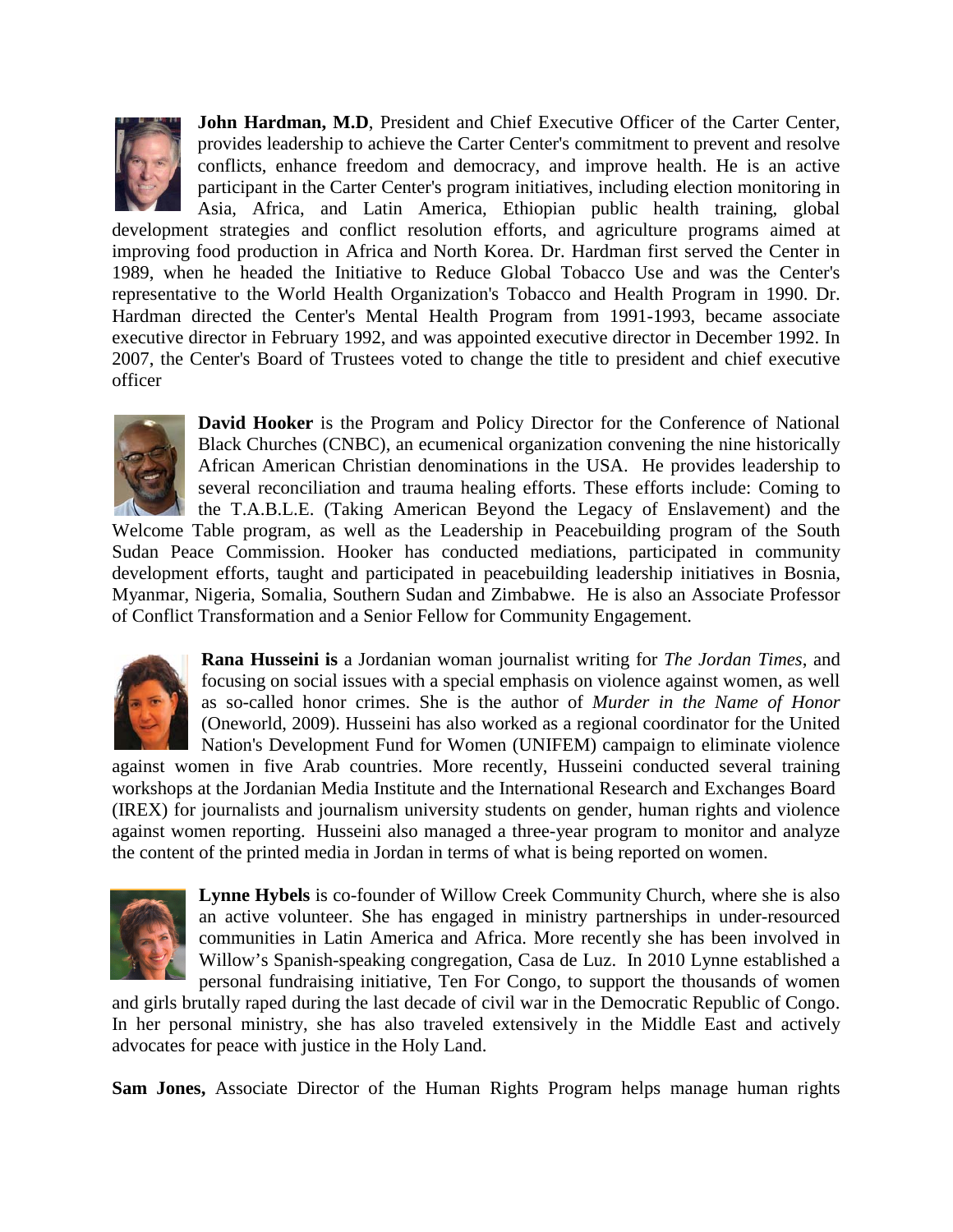projects in the Democratic Republic of the Congo, focused on reforming the justice sector, partnering with Congolese organizations to promote and protect human rights, working with women's organizations to combat sexual violence, and advocating for transparent and accountable practices by mining companies. Mr. Jones previously worked to reform the justice sector, strengthen civil society, and resettle and reintegrate refugees in Iraq, Jordan, the occupied Palestinian Territories, and Lebanon for Counterpart International. Mr. Jones worked for Sabeel Ecumenical Liberation Theology Center in the occupied Palestinian territories, responsible for field-based research, reporting, and advocacy on a range of human rights issues. Mr. Jones earned his master's degree in international peace and conflict resolution from American University's School of International Service.



**Itonde Kakoma**, is the Assistant Director for Conflict Resolution at the Carter Center with a focus on Africa. He has worked in various capacities for the Center since 2007, initially serving as a graduate assistant then as a research consultant, eventually coordinating the Center's Liberia Rule of Law project. He served as an international consultant to the Liberian Truth & Reconciliation Commission,

contributing to the Final Report's section on religion and tradition during the conflict; and has designed and implemented numerous inter-disciplinary field assessments on subjects ranging from post-conflict reconstruction, gender-based violence, and transitional justice. Kakoma is in the ordination process for the Evangelical Lutheran Church in America; he holds a Bachelor's of Religion from Wartburg College and has conducted post-graduate research on the intersections between reconciliation and ritual at the University of Pretoria.



**Azza Karam, Ph.D.** serves as a Senior Technical Advisor, on Culture, at the *United Nations Population Fund* (UNFPA). She coordinates global activities around mobilizing 'cultural agents of change', manages the Global Interfaith Network for Population and Development, and coordinates an UN Inter-Agency Task Force on Faith-Based Engagement. Prior, she served as the Senior Policy Advisor in the

regional Bureau for Arab States at the *United Nations Development Program* (UNDP). She founded the first Global Women of Faith Network during her tenure at *Religions for Peace,*  while also advising on interfaith development work in Muslim nations, and served as the President of the Committee of Religious NGOs at the United Nations. In various countries in the Middle East, Europe and Africa, she has managed global developmental programs, taught at a number of universities, and published widely on political economy, democratization, human rights, and religion.



**David Kobia** is a co-founder and technology lead at Ushahidi and brings more than 10 years of product development experience and a multidisciplinary background to his work, with a focus on social and emerging technologies. He works in a variety of roles, from designer and coder to strategist. After pursuing a BS in Computer Science at the University of Alabama, he has been a professional software developer

and has worked with almost every web technology in use today. In 2010, he was a recipient of MIT Technology Review's TR35 award (35 top innovators under 35) and the Humanitarian of the Year award.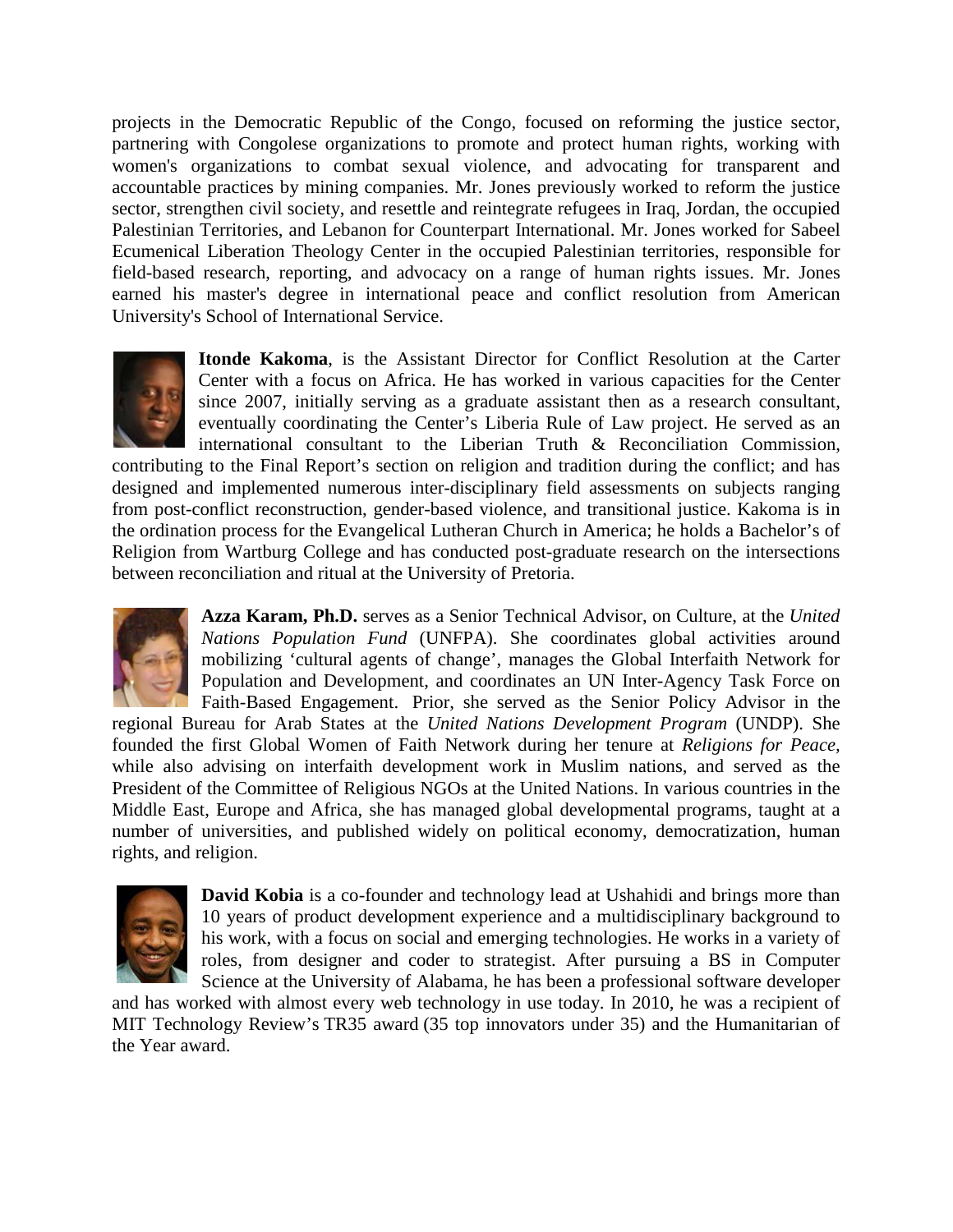

**Rt. Rev. Ezekiel Kondo** did his Theological Education at Trinity College, Bristol, UK. He is now the Chair of the Sudan Council of Churches, and the Episcopal Bishop of Khartoum since November 2003. Previously, he was the Dean of Cathedral in Khartoum and Provincial Secretary of Episcopal Church of Sudan. As Bishop of Khartoum, Rt. Rev. Kondo has been overseeing the Anglican and Christian

population in Northern Sudan, helping people in distress in various areas of Sudan and working on capacity-building missions. He has also been strongly involved in improving and advocating for the rights of women, who constitute a majority of the church's members. Rt. Rev. Kondo has promoted and initiated capacity-building missions, in order to reinforce women's leadership role in society. He is also assisting and helping a women organization working on building a hospital in the Nuba Mountains in Sudan. In addition, under Rt. Rev. Kondo, the Church and the Council have been striving to help women by raising awareness about women's rights, and fighting cultural traditions impeding on women's rights. He is also a strong advocate for women's education.

**Ann Kruger, Ph.D.** is an Associate Professor of Educational Psychology at Georgia State University. She has a program promoting the healthy development of middle school females. Her interests are in the areas of social cognition and cultural learning and her program of research focuses on how children use language and emotion understanding to learn from instruction and to collaborate. This focus has implications for the role of relationships, communication, and affect in instructional settings. She has a Ph.D. in development psychology from Emory University.



**Julienne Lusenge** is the President of Female Solidarity for Integrated Peace and Development (SOFEPADI), a NGO created in 2000 to promote women's and girl's rights in North Eastern DRC. Since 2003, SOFEPADI fights against the violation of women's rights, specifically sexual violence and socio-cultural crimes, and assists victims of sexual violence in bringing judicial justice. SOFEPADI is in charge of a

coalition of 40 women's organization, which began in 2003 to defend and protect women's rights in the eastern provinces of DRC. Ms. Lusenge coordinates the national campaign of Congolese women against sexual violence, launched in November 2007 in Montreal. This campaign was the origin of the Funds for Congolese Women that has been in operation since July 2010.



**Marinah Mahathir** has been active in HIV/AIDS for 16 years, leading the Malaysian AIDS Council for 12 years. Since stepping down she does AIDS advocacy work as a member of the Asia Pacific Leadership Forum on HIV and Development steering committee. A newspaper columnist, blogger and TV producer, she promotes the rights of women especially Muslim women as a member of the

Musawah, a global movement for equality and justice in the Muslim family, and of the Women's Islamic Initiative on Spirituality and Equality (WISE). She is also a member of the Board of Directors of Sister in Islam (SIS).



**Jean Mbidabo** is a traditional leader in D.R. Congo, in charge of the Babuchuka group, since 2006. Mr. Mbidabo also collaborates with SOFEPADI as field advisor. He is implicated in the mobilization and sensitization of his community and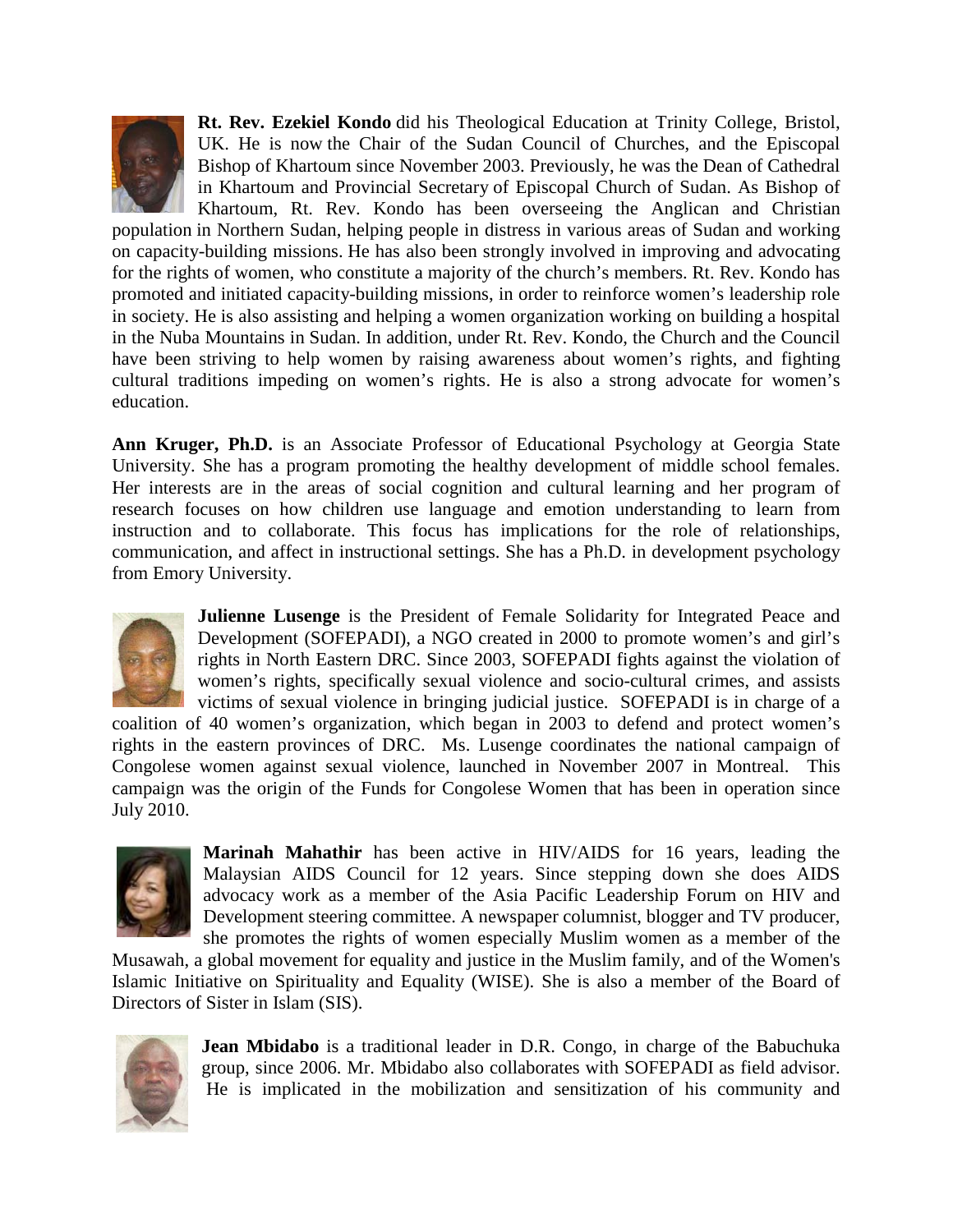neighboring groups concerning sexual violence and violence against women. Mbidabo identifies and orients victims of sexual violence to SOFEPADI to seek the appropriate help needed. He has been the beneficiary of many workshops and trainings organized by SOFEPADI.



**Jennifer McCoy, Ph. D. has been director of the Carter Center's Americas Program** since August 1998, and a political science professor at Georgia State University since 1984. Previously she also served as senior research associate at The Carter Center (1988-98).She currently directs the Carter Center's Friends of the Inter-American Democratic Charter group and previously directed the Carter Center's

project on Mediation and Monitoring in Venezuela from 2002-2004. She has directed election monitoring projects for The Carter Center in Nicaragua, Panama, Mexico, Venezuela, Jamaica, and Peru, and has participated in election delegations to Indonesia, Haiti, Suriname, and Guyana. Dr. McCoy's academic career has included extensive fieldwork in Venezuela, Nicaragua, and in Uruguay, where she conducted research as a Fulbright fellow in 1991 and 1992. Dr. McCoy is editor and contributor to The Unraveling of Representative Democracy in Venezuela, (with David Myers, 2004); Do Politicians Learn from Political Crises? (2000); and Venezuelan Democracy Under Stress (1995). Dr. McCoy received her bachelor's degree from Oklahoma State University and her doctorate from the University of Minnesota.



**Sindi Medar-Gould** is a lifelong activist for women's rights. She is an experienced trainer in: horizontal leadership, feminism, conflict resolution, gender budget analysis, human rights and ethics. She has been involved in activism for political, civil and women's rights for over 43 years, and has represented her country as a

gender expert at the UN. Currently, Ms. Medar-Gould is the Executive Director of BAOBAB, a non-profit organization working for the protection and promotion of women's human and legal rights in Nigeria, and the African Hub partner of Women's Learning Partnership. Previously, Sindi was the Executive Director of Women for Independence, Self-Sufficiency and Economic Advancement, and the Coordinator of the Women Living Under Muslim Laws' Women and Law Project. Additionally, Sindi is a board member of the Association for Women's Rights in Development and of the Pan African Strategic and Policy Research Group.



**Molly Melching** is the founder and executive director of Tostan, a Wolof word meaning "breakthrough". Tostan's mission is to empower African communities to bring about sustainable development and positive social transformation based on respect for human rights. Since 1991, Tostan has brought its holistic, 30-month education program -The Community Empowerment Program - to thousands of

communities in nine African countries. Molly Melching has gained international recognition thanks to the outreach work of grassroots communities to abandon female genital cutting and child/forced marriage in Senegal, Burkina Faso, The Gambia and Guinea after having participated in the Tostan program. Molly has been honored by many organizations for her expertise in non formal education, human rights training, and social transformation.



**Dr. Fulata Moyo** is currently the World Council of Churches' (WCC) Program Executive for Women in Church and Society in Malawi with the mandate to coordinate women's global work in all WCC's member churches. Dr. Moyo is also the General Coordinator of the Circle of Concerned African Women Theologians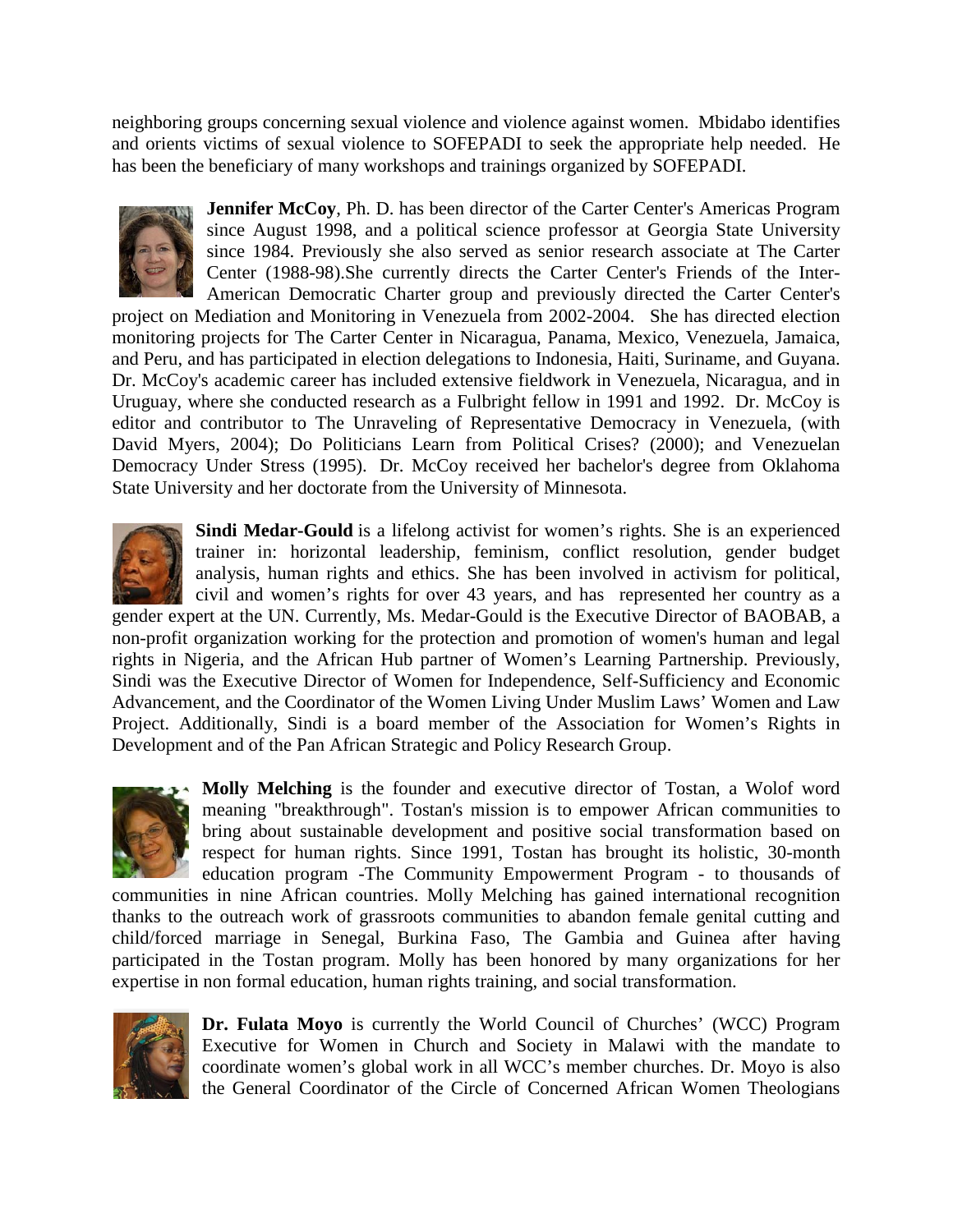which undertakes research on Theology, religion and culture issues from women's perspectives. She received her doctorate from the University of KwaZulu-Natal, South Africa, in the area of Gender and sexual ethics. Her interests lie in the area of women's sexuality as embodied and interconnected spirituality.



**Dr. Pauline Muchina**, Senior Partnerships Advisor for UNAIDS, works to advocate effective and comprehensive global AIDS responses that empower women and girls to protect themselves and their families, and promote an end to genderbased violence and discrimination against women as a prerequisite for building sustainable communities and stopping the spread of HIV. Previously, Dr. Muchina

worked as the Global Health Council's Community and Faith-based Organization Outreach Coordinator and for the World Council of Churches. She is also a member of the Circle of Concerned African Women Theologians. Dr. Muchina has spoken in international forums, including the UN Beijing International Conference on Women, and the UN Commission on the Status of Women. She holds a master's degree in divinity from Yale University Divinity School and a PhD from the Union Theological Seminary, New York.

**Dr. Maaraidzo Mutambara**, a native of Zimbabwe and a member of the United Methodist Church, teaches Ethics and Theology at Africa University's Faculty of Theology. Her current research interests include the intersection of ethics, theology and environmental issues (ecojustice) in Africa. She has an MTS degree in Ethics and Theology from Harvard Divinity School and a PhD in Religious and Theological Studies from the University of Denver. Previously, Dr. Mutambara served as an Archivist and Consultant in African and Indigenous Religions and Cultures and she taught Christian Theology at the University of Zimbabwe. Dr. Mutambara is a member of the stirring committee of Churches in Manicaland [an ecumenical gathering of churches and institutions in the province of Manicaland, Zimbabwe] and the Circle of Concerned African Women Theologians.



**Timothy Njoya** is a Minister of the Presbyterian Church of East Africa and a leading advocate for justice and human rights in Kenya. Rev. Njoya received his PhD from Princeton Theological Seminary in 1976 and Doctor of Divinity from Knox College, University of Toronto, in 1998. He is the recipient of the John Humphrey Freedom Award of the International Centre for Human Rights and Democratic Development

(2000) and the E.H. Johnson Award of the Presbyterian Church of Canada/E.H Johnson Memorial Trust (1995). Rev. Njoya is currently the Executive Director of Men for the Equality of Men and Women (MEW), a ground-breaking initiative that seeks to create equitable gender relations through public education and social action.



**Ratna Osman** is the Acting Executive Director of Sisters in Islam, a Muslim women's NGO committed to promoting an understanding of Islam that recognizes the principles of Justice, Equality, Freedom and Dignity within a democratic nation state in Malaysia. Her work at Sisters in Islam includes creating public awareness and advocating for reform in laws and policies by promoting and developing a framework

of women's rights in Islam, taking into consideration women's experiences and realities. Ms Osman received her LLB (Law & Shariah) from the International Islamic University, Islamabad.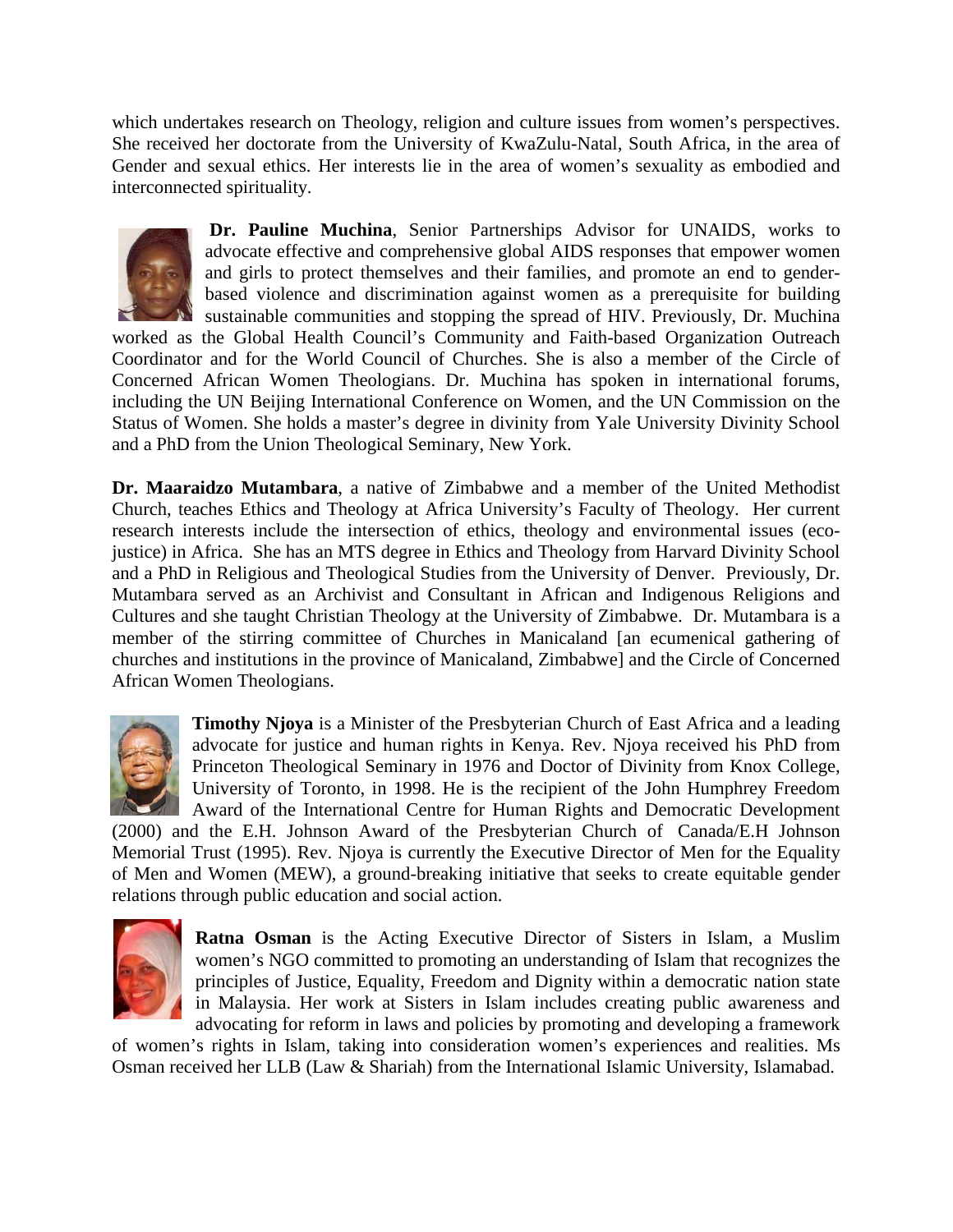

**Jasmeen Patheja** is the founder and facilitator of Blank Noise (BN), an Indianvolunteer led community arts collective that triggers public dialogue on the issue of street sexual violence by expressing victims' testimonials through arts. BN works with a range of media from facebook, twitter, blogs, posters, t-shirts, video installation, live discussions, performance, and photography. It has also worked with

the Bronx Museum of Arts. BN was initiated in 2003 as a response to personal experiences of street sexual harassment, and as an art student project. BN has chapters in Bangalore, Chennai, Calcutta, Mumbai, and Delhi. Ms. Patheja is the recipient of the Ted India Fellowship, in 2009, and the Akademie Schloss Solitude Stuttgart in 2007.



**Navi Pillay, UN High Commissioner for Human Rights,** was chosen by the General Assembly on 28 July 2008 and took up the post on 1 September. Ms. Pillay, a South African national, was the first woman to start a law practice in her home province of Natal in 1967. Over the next few years, she acted as a defense attorney for anti-apartheid activists, exposing torture, and helping establish key rights for

prisoners on Robben Island. She also served as a lecturer at the University of KwaZulu-Natal, and was later appointed Vice-President of the University of Durban Westville. In 1995, after the end of apartheid, Ms. Pillay was appointed judge on the South African High Court, and in the same year was chosen to be a judge on the International Criminal Tribunal for Rwanda (ICTR), where she served a total of eight years, the last four (1999-2003) as President. She played a critical role in the ICTR's groundbreaking jurisprudence on rape as genocide, as well as on issues of freedom of speech and hate propaganda. In 2003, she was appointed as a judge on the International Criminal Court in The Hague, where she remained until August 2008. In South Africa, as a member of the Women's National Coalition, she contributed to the inclusion of an equality clause in the country's Constitution that prohibits discrimination on grounds of race, religion and sexual orientation. She co-founded Equality Now, an international women's rights organization, and has been involved with other organizations working on issues relating to children, detainees, torture and domestic violence.



**Dr. Sita Ranchod-Nilsson** is the Director of the Institute for Developing Nations (IDN), which has supported projects on gender-based violence and rule of law in Liberia, gender and transitional justice in post-conflict societies in sub-Saharan Africa, and health education in Ethiopia. Dr. Ranchod-Nilsson's research focused for more than twenty years on women and politics in sub-Saharan Africa. She has

explored the gender dimensions of rural mobilization during the decade-long guerrilla struggle in Zimbabwe, the gender politics of state consolidation and national identity in Zimbabwe, and the politics of women's NGOs in Zimbabwe and Kenya



**Karin Ryan** is the director of the Human Rights Program of The Carter Center and is responsible for convening the Center's Human Rights Defenders Policy Forum, which seeks to amplify the voices of leading human rights defenders from throughout the world. Ms. Ryan also assists the Carters in their efforts on behalf of victims of human rights violations through personal interventions with heads of state

or governing authorities, including regarding death penalty cases in the U.S. She has represented the Center in many international negotiations that led to the Rome Statute of the International Criminal Court, various agreements on the human rights of women, including the Beijing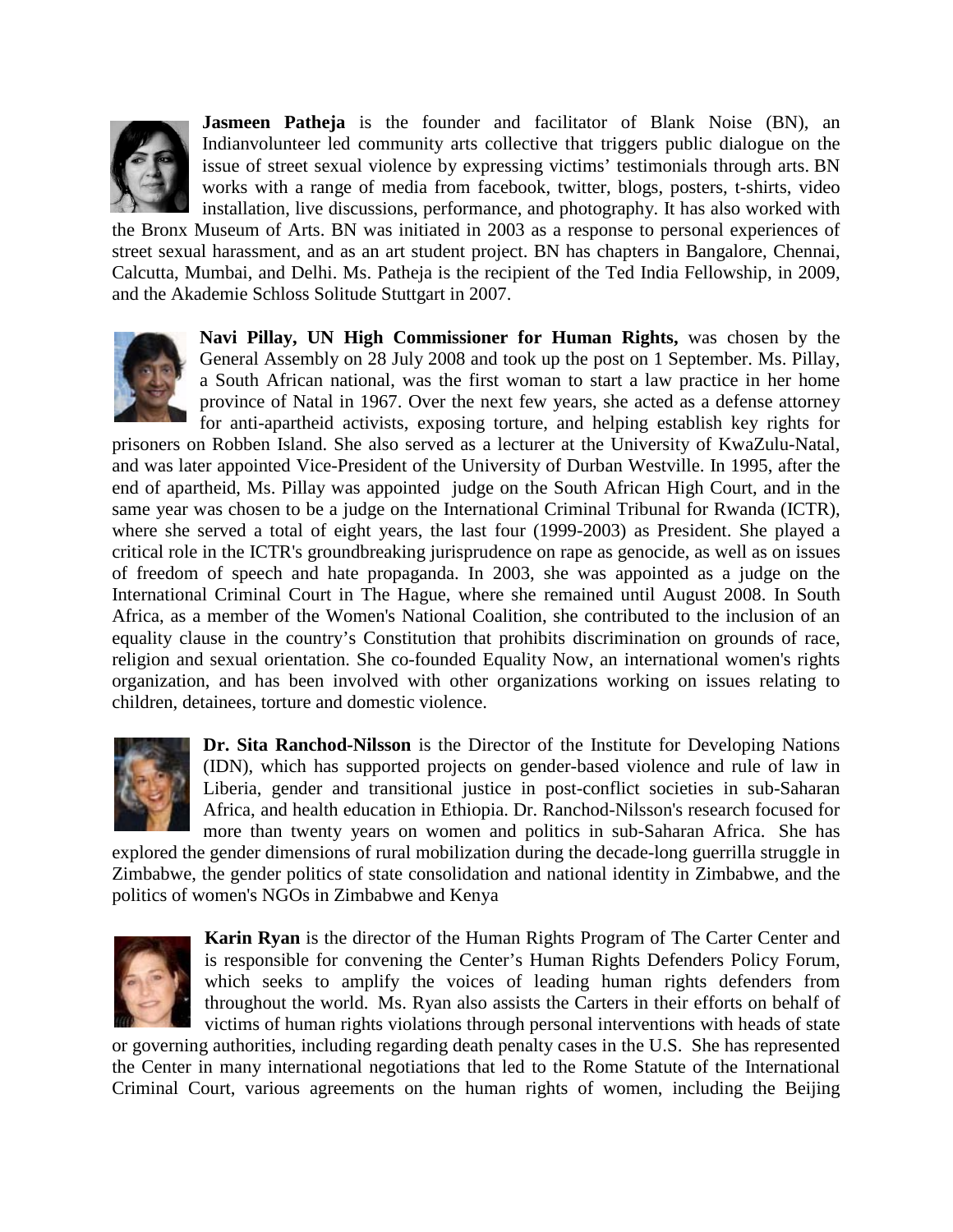Platform, the U.N. Declaration on Human Rights Defenders, and most recently on the establishment of a U.N. Human Rights Council. Ms. Ryan earned her bachelors' degrees in political science from Emory University in Atlanta, Ga.



**Gistam Sakaeva** is the executive director of the Chechnya-based organization Doveriye. In 2005, it launched the first gender-based violence program in Chechnya, together with CARE, providing job training, psychological counseling, health care and legal advice to hundreds of women every year. They also worked with jailed perpetrators of violence against women, often convicted of "honor killings."

Doveriye also works to raise awareness and change harmful attitudes towards women, through roundtables in schools, villages and universities. In 2007, Ms. Sakaeva started international advocacy efforts for women's rights in the North Caucasus, and in 2008, she won the Voices of Courage Award of the Women's Refugee Commission. Ms. Sakaeva holds a degree in English from Chechen State University, and a master's degree in non-profit management from NYU.

**Oureye Sall** is a Community Leader and a Human Rights Activist. She is also a former Tostan village participant.



**Professor Pamela Scully** is chair of the Department of Women's Studies, and professor of Women's Studies and African Studies at Emory University. Her current project examines international interventions against rape of women in war time and analyzes government initiatives and international and local development projects to end gender-based violence in conflict and post-conflict societies in Africa, with a

particular focus on Liberia. Professor Scully is deputy editor of the *Women's History Review.* Professor Scully works closely with the Institute of Developing Nations, a collaborative of The Carter Center and Emory University.



**Doug Shipman** is currently serving as the Chief Executive Officer of the National Center for Civil and Human Rights. Doug was most recently a Principal in the Atlanta office of the Boston Consulting Group. He is the founding Executive Director and has been with the Center since the inception of the project in 2005. He has guest lectured at several institutions including Duke, Georgia State, Emory and Bard Colleges. Doug

has a Master of Public Policy from the Kennedy School of Government at Harvard University with an emphasis on domestic politics, and a Master of Theological Studies from the Harvard Divinity School with an emphasis on religion in public situations and politics.



**John Stremlau, Ph.D**, is the vice president for peace programs at The Carter Center, named to the post in January 2006. He oversees the Center's programs to advance human rights, democracy and conflict resolution globally, regional cooperation in the Americas, and promotion of grassroots democracy, rule of law, and social justice in China. For the past eight years, he resided in South Africa where he was Jan Smuts

Professor and Head of International Relations and the founding director of the Centre for Africa's International Relations at the University of the Witwatersrand, Johannesburg. Previously, he served as senior advisor to the Carnegie Commission on Preventing Deadly Conflict in Washington, D.C.

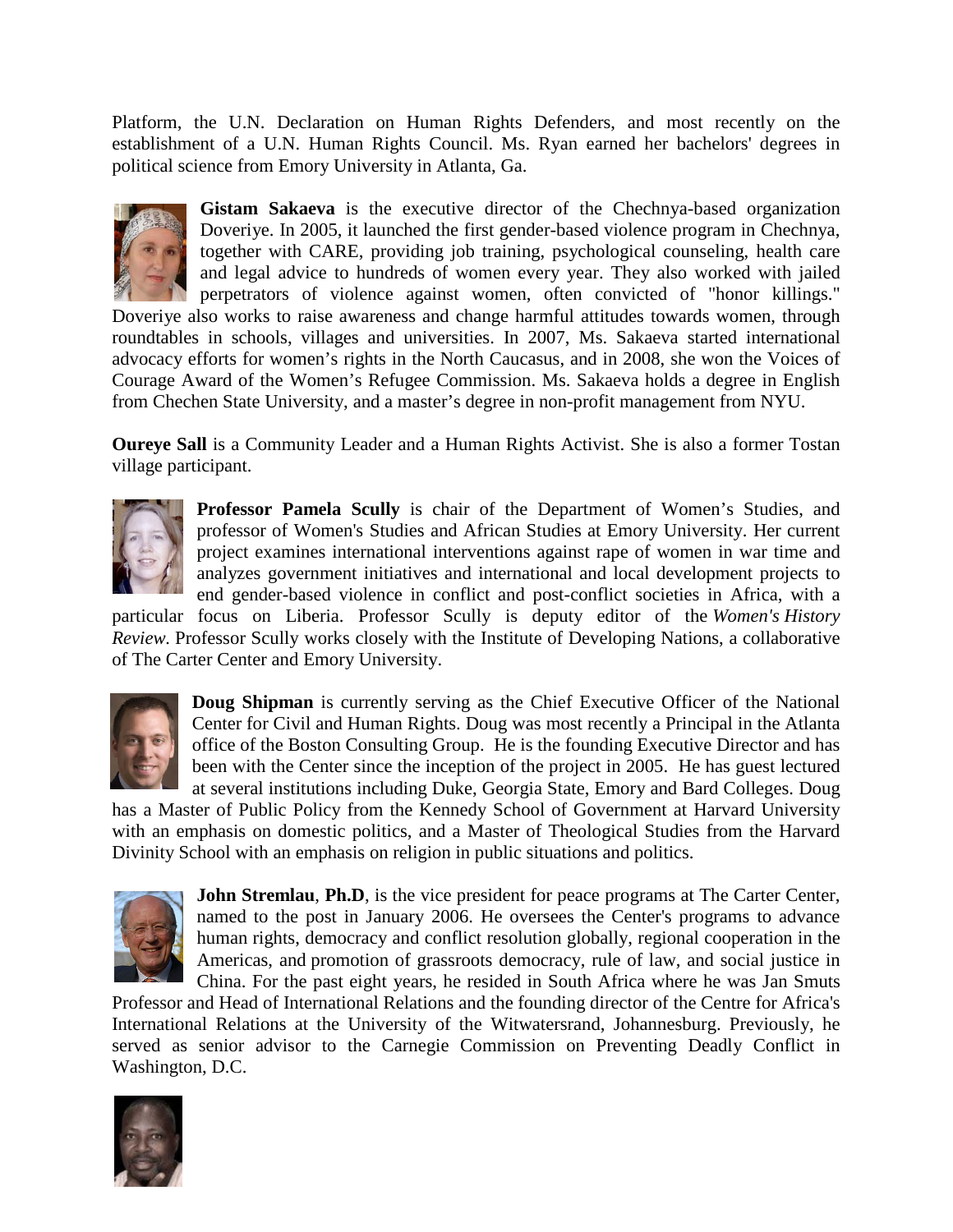**Alaric Tokpa** is a professor of Political Science at the University of Liberia. He was a leader of the student movement in Liberia the 1980s. He was imprisoned and put before a firing squad. He has long been involved in activism in Liberia and continues to work for social justice both in rural areas and Monrovia.

**Helena Torh-Turo** is the elected National Coordinator of the Southeastern Women Development Association (SEWODA) in Liberia. As national Coordinator of SEWODA, Mrs. Turo has been instrumental in bringing, through nationally and internationally funded projects, significant change into the lives of women and girls by improving their developmental, social and economic needs; including encouraging and increasing women participation in decisionmaking for equal opportunities.



**Agnes Umunna** is the Executive Director and founder of Straight from the Heart Project, which helps both victims and perpetrators of the Liberian conflicts. She helps to record stories from survivors of the war in Liberia and see how best we can talk about the trauma they have gone through. She has also established counseling for

Peace Building, Psycho-social and trauma healing and other aspect of integration, reconciliation, and transitional and restorative justice mechanisms. This transitional mechanism is working well in a magnificent manner enhancing the work of the Truth and Reconciliation Commission of Liberia (TRC) and other associated organizations. Agnes is also a Journalist, Radio Producer/Presenter and Community Activist.

**Missy Ward** is a student at McAfee School of Theology in Atlanta, GA where she is pursuing a Masters of Divinity in Social Ethics. She is passionate about advocating on behalf of and assisting women who have experienced violence, particularly in refugee communities. This passion stems from her experience in assisting refugees from Afghanistan in the US and East African refugees in Kampala, Uganda. These experiences and academic research of mass rape as a tactic of war in East Africa, have allowed her to understand the complexities facing female refugees who have potentially been the victim of physical or sexual violence.



**Rev. Dr. Andrea White** is Assistant Professor of Theology and Culture at Emory University Candler School of Theology and Associated Faculty with the Department of Women's Studies. She specializes in postmodern religious thought, theologies of otherness, and womanist theology, the study of African American women's religious experience. She is working on a book entitled *Black Women's Bodies and God* 

*Politics: A Womanist Theology of Personhood*. She earned her Master of Divinity from Yale University Divinity School and her Ph.D. from The University of Chicago. She is an ordained American Baptist minister and she serves on the Committee for Teaching About the United Nations.



**Andy Yentriyani** currently serves on the Indonesia's National Commission on Violence Against Women (Komnas Perempuan). She joined the Commission in early 2000 as part of its Executive Body and led some of Komnas Perempuan's major monitoring work in conflict situations, post disaster, and in relation to the rise of identity politics. This includes reports on Aceh during the aftermath of armed

conflict, the tsunami and implementation of Sharia Law (2006-2007); on the situation of women